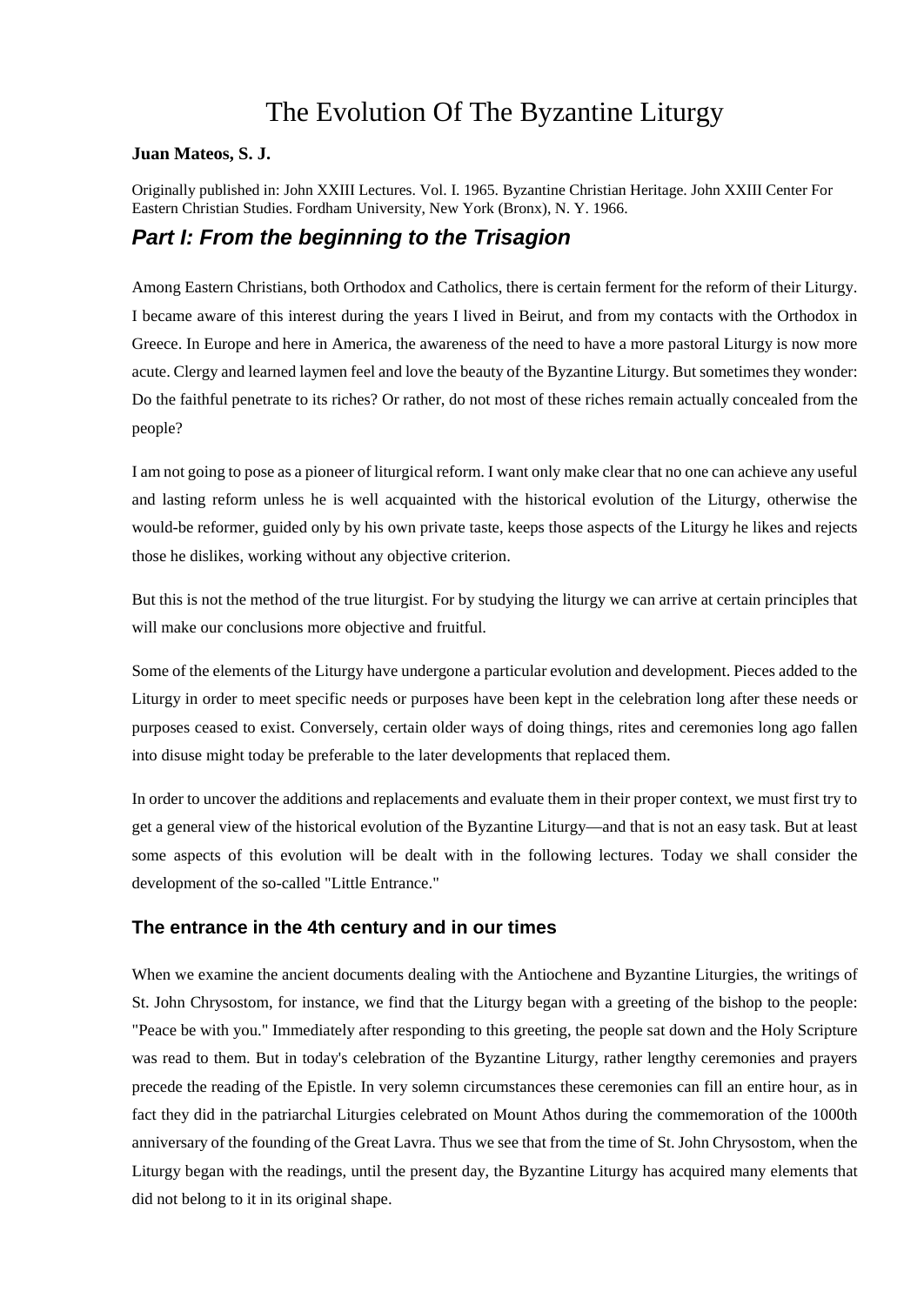The elements that we find today in the introductory part of the Byzantine Liturgy are, briefly: the litany of peace, three antiphons, and two small litanies, plus the three accompanying prayers; the prayer of the Entrance and the Entrance itself, the Troparia and Kontakia, the Trisagion. Where do all these elements come from?

If we go back to the time of St. John Chrysostom, that is to say, to the Liturgy as found in his day, we find the bishop and the priests entering the church and greeting the people with "Peace be with you," and the people answering, "And with your spirit." In other words, we have a primitive entrance that had no correspondent chant. The people, priests and bishop simply entered from outside the church without singing. After the greeting, clergy and people sat down and listened to the scripture readings. During the readings the clergy sat on a platform in the middle of the church, the ancient *bema.* The faithful also sat in the nave, along the sides of this *bema,* their clergy right in the midst of them.

## **The Trisagion, processional hymn**

After the fourth century, other elements were gradually added. One of these elements is the chant of the Trisagion.

The Trisagion was an old troparion sung during penitential processions. In the fifth century it was not uncommon to hold penitential processions through the city of Constantinople, to entreat God to protect the town from earthquakes and other calamities. The legend about the origin of the Trisagion actually connects the revelation of this hymn with an earthquake that struck the capital before 450 A. D.

According to this legend, the earthquake was catastrophic, and the people gathered in prayer outside the town, asking God to have mercy upon them: *Kyrie, eleison* (Lord, have mercy). Suddenly a boy was taken up into heaven, where lie heard the chant of the angels: "Holy is God, Holy and Mighty, Holy and Immortal Have mercy on us!" The boy returned to earth and told the crowd what the angels were singing; at this, the people themselves started singing the same chant, the Trisagion, and the earthquake ceased.

And thereafter, the Trisagion was sung in penitential processions, which went from one church to another where the Liturgy was then celebrated. Before it arrived at the second church, the procession would make one or several stops at appointed *stations,* to pray to God for the special favor sought. One customary station was the Forum of Constantinople, a large plaza in the town. Here was recited a special prayer, the *Ectenes* or Insistent Litany, which later was incorporated into the Liturgy itself. Sometimes, the patriarch himself recited other prayers asking God to protect the town. On the most solemn occasions, such as the beginning of the year (September 1st) or the anniversary of the foundation of the city (May 11th), three antiphons were sung; these were followed by the reading of the Epistle and Gospel. The Insistent Litany *(ectenes)* ended the prayer at the station, and the procession moved towards the church singing a psalm with a troparion repeated after each verse.

In ancient times, the Troparion sung on the way to the church was the Trisagion itself, repeated by the people after each verse of the chosen psalm. This was usually, it seems, Psalm 79 (80): "Give ear, O shepherd of Israel, thou who leadest Joseph like a flock," because to the present day the bishop sings, intercalated with the Trisagion, verses 14-15, of this same psalm: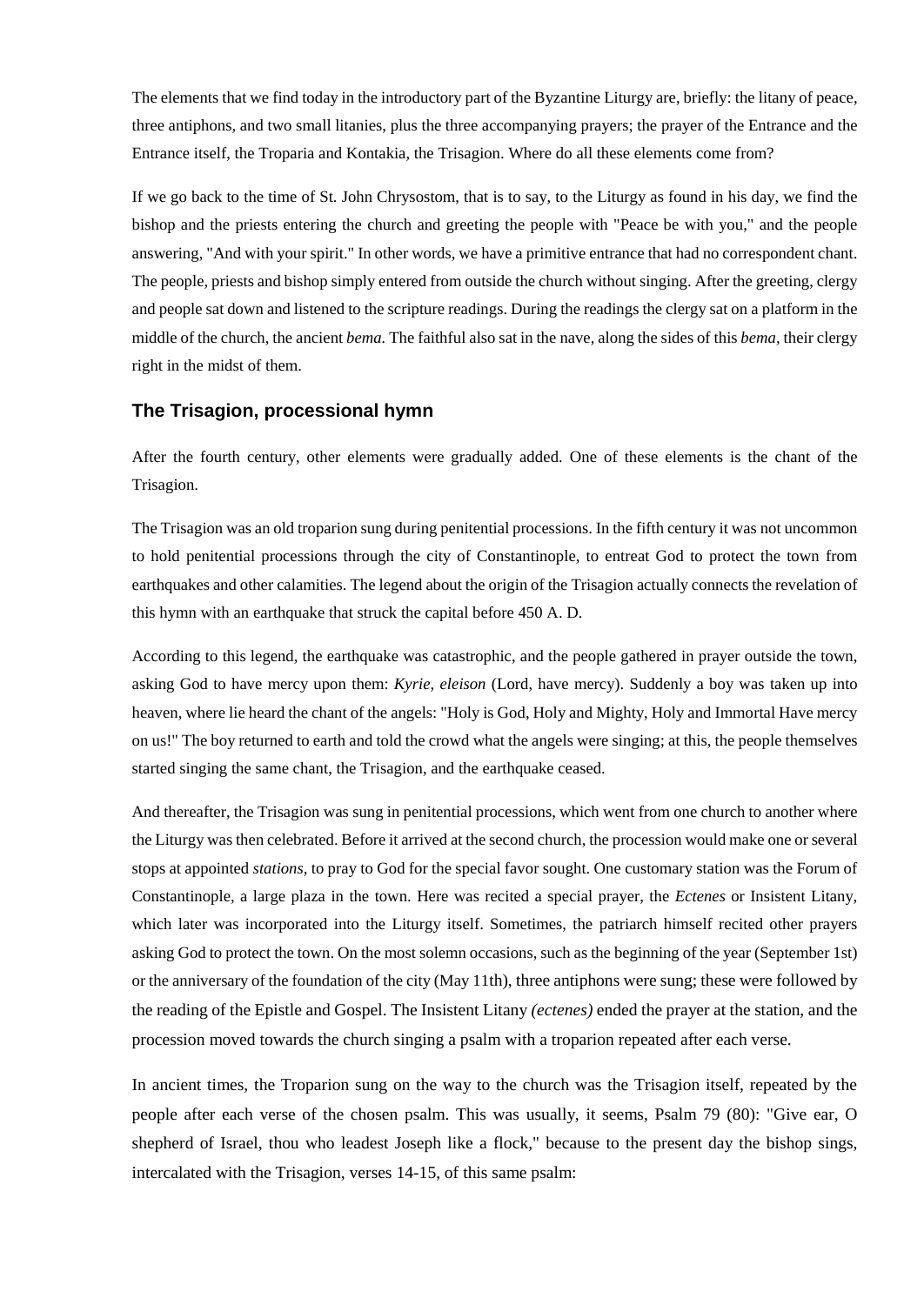*Turn again, O God of hosts! look down from heaven and see; have regard for this vine, the stock which thy right hand planted.*

Before the procession started from the first church, the "Prayer of the Trisagion" was recited by the patriarch. From its text we can see its relationship to a procession of penance:

… *you do not despise the sinner, but ordain repentance for his salvation … accept, O Master, from the lips of us sinners the thrice-holy hymn, and deal with us according to your kindness: forgive us every offense, whether of malice or of weakness, sanctify our souls and bodies, and grant that we may serve you in holiness all the days of our life …*

At the end of the procession, as it entered the second church, the singers, to conclude the psalm, intoned the "Glory be to the Father, etc.," and the Trisagion was repeated twice more. This explains why today the Trisagion is repeated after the "Glory be to the Father." Then, once the procession was inside the second church, the Liturgy began as usual with the celebrant's greeting to the people: "Peace be to all," and the scriptural readings.

## **The Trisagion incorporated into the Liturgy**

Thus we see that formerly the Trisagion was sung during special processions. But the sixth century documents from Constantinople show us that even on days when there was no procession, the Trisagion was sung. When the clergy made their entrance into the church for the celebration of the Liturgy, the Trisagion was used as the entrance hymn. A new element then, formerly belonging to the processions, had been incorporated into the Liturgy.

Along with the Trisagion, but probably in a later epoch, two other pieces were taken from the processions and added to the Liturgy: the prayer before the Trisagion, and the Insistent Litany, which was placed after the reading of the Gospel, just as it was during the station at the Forum—on special occasions.

## **The variable troparia**

The Trisagion, therefore, was used in the sixth century as the usual Introit (Entrance Hymn) for Sundays and feast days. Probably to avoid monotony, variable Introits were gradually composed to fit the particular feast or Sunday's commemoration of the Redemption.

Every new Introit was made up of a Troparion and an appropriate psalm. For Sundays, they chose Psalm 94 (95): "O come, let us sing to the Lord"; the Troparion was the well-known "O only-begotten Son" *(O Monogenes),* into which the whole mystery of the Redemption, from the Incarnation to the victory over death, is highly condensed:

*O only-begotten Son and Word of God! You, being immortal, deigned for our salvation to take flesh of the holy Mother of God and ever-virgin Mary.*

*Without change you became man, and were crucified, O Christ our God, thus you conquered death by*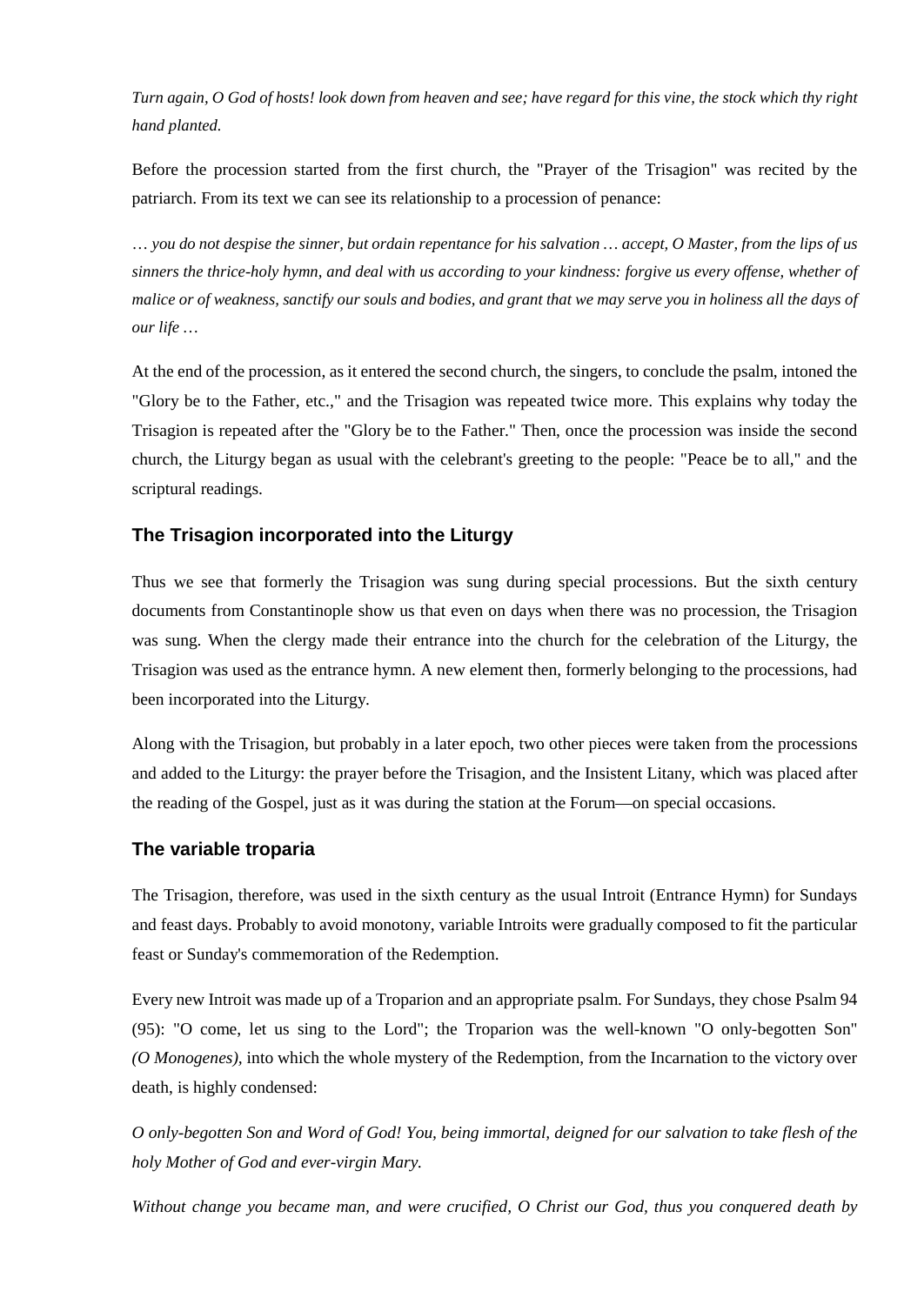#### *death.*

*You who are one of the Holy Trinity, and are glorified with the Father and the Holy Spirit, save us!*

This Troparion was composed at the time of Justinian and introduced into the Liturgy by this emperor before 540. Gradually it came to be sung also on Saturdays, and finally on every day that did not have its own Introit-Troparion.

As the Troparion "O only-begotten Son" is rather long, the whole of it was not sung after each verse of Psalm 94, but only the final phrase: "Being one of the Holy Trinity," etc. But the entire Troparion was sung at the beginning and at the end of the psalm.

There were special Troparia and psalms for feast days. On Christmas day, for instance, Psalm 109 (110) was adopted: "The Lord said to my Lord, 'Sit at my right hand';" and the accompanying special Troparion was: "Your Nativity, O Christ our Lord, has given rise to the light of knowledge," etc.

After the tenth century, under Palestinian influence, eight special Troparia of the Resurrection were introduced as Introits for eight successive Sundays; Psalm 94 was not changed. Here is the Troparion of the second musical mode:

*When you descended unto death, O life immortal, you destroyed death by the brightness of your divinity. And when you raised up the dead from the Abyss, all the heavenly Powers cried out: "O Giver of Life, Christ God, glory to you."*

As usual, the Troparion was sung in full at the beginning and end of the psalm, while after each verse only the final acclamation was repeated: "O Giver of Life," etc.

The adoption of the new Troparia of the Resurrection caused the old Troparion "O only-begotten Son" to be transferred to the second antiphon, where it is today. Therefore, we have to investigate next how these antiphons originated.

## **The three antiphons**

Three antiphonal psalms were sung in Constantinople not only at solemn processions, but also at the Vesperal Office and other liturgical services.

During the processions, the singing of the antiphons took place at a stop or station. These three antiphons were independent of the processional Troparion and psalm sung while the procession marched to the church.

We saw already that the Trisagion with its psalm, originally a procession chant, became the first Introit or entrance hymn of the Liturgy, and that in more recent times, variable entrance hymns were composed, without suppressing the Trisagion.

Between the seventh and eighth centuries a new development took place in the Liturgy: the preparation of bread and wine, which until that time had been done after the lessons and litanies (that is, at the beginning of the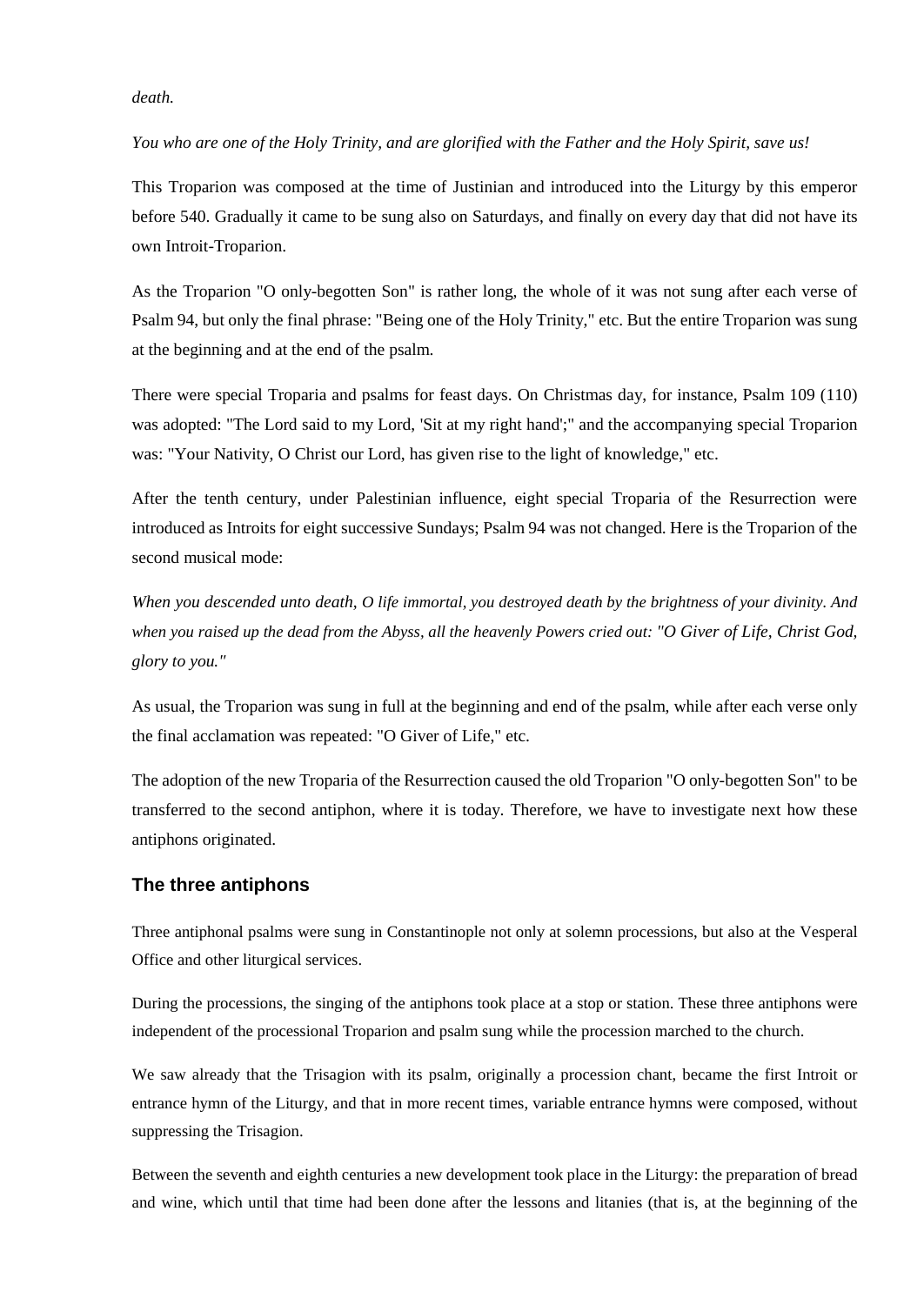Eucharistic part of the Liturgy), was transferred to the very beginning, before the first entrance. While this rite of preparation was going on, it was necessary to fill the time with some pious exercise, and three antiphons, similar to those sung in the Forum on certain days, were added to the beginning of the Liturgy. The already existing entrance hymn became the third antiphon, thus losing its function as an Introit, and the two new antiphons were placed before it.

Thus for the third antiphon or entrance hymn, the old processional Psalm 94 (95), "O come, let us sing to the Lord ... let us come into His presence with thanksgiving," was kept. For the first and second antiphons two preceding psalms were chosen, Psalm 91 (92), "It is good to give thanks to the Lord"; and Psalm 92 (93), "The Lord reigns; He is robed in majesty." Psalm 93 (94), "O Lord, Thou God of vengeance," hardly suitable for a joyful celebration, was happily avoided!

## **The prayers**

Today there are four prayers interspersed between the singing of the antiphons. The first three are called the prayers of the first, of the second and of the third antiphon. The fourth one is the prayer of the entrance.

The prayer of the entrance is certainly old and was recited before the church door, when clergy and people arrived in procession for the celebration of the Liturgy. As the diaconal invitation ("Let us pray to the Lord") shows, the prayer was recited aloud, and supposed a momentary interruption in the singing of the processional hymn.

But the origin of the three prayers of the antiphons poses a more difficult problem. It is worthwhile to point out in what the problem consists and to propose a solution.

Let us begin with the second prayer:

*O Lord our God, save your people and bless your inheritance; preserve the fullness of your Church; sanctify those who love the beauty of your house; glorify them in return by your divine power, and do not forsake us who place our hope in you.*

There is no allusion in this text to the singing of a psalm. The prayer is composed of phrases without any strict connection, among which the first phrase is practically a blessing of the people.

If we compare the text of this prayer with that of the *opisthambonos* (prayer behind the ambo) recited at the end of the Liturgy, we see that the beginning of the *opisthambonos* is very similar to the prayer of the second antiphon. Moreover, if we consult the old manuscripts, it appears that the text of our prayer is not only similar, but exactly the same, as the beginning of the *opisthambonos.* We have here, therefore, two recensions of the same prayer, but one of them, as it is still recited in the prayer of the second antiphon, is the more primitive; the second one, found in today's *opisthambonos,* is a prolonged recension of the same text.

As the prayer behind the ambo was formerly the final blessing of the Liturgy, we can conclude that the present prayer of the second antiphon was also a final blessing and was not composed to accompany the singing of a psalm.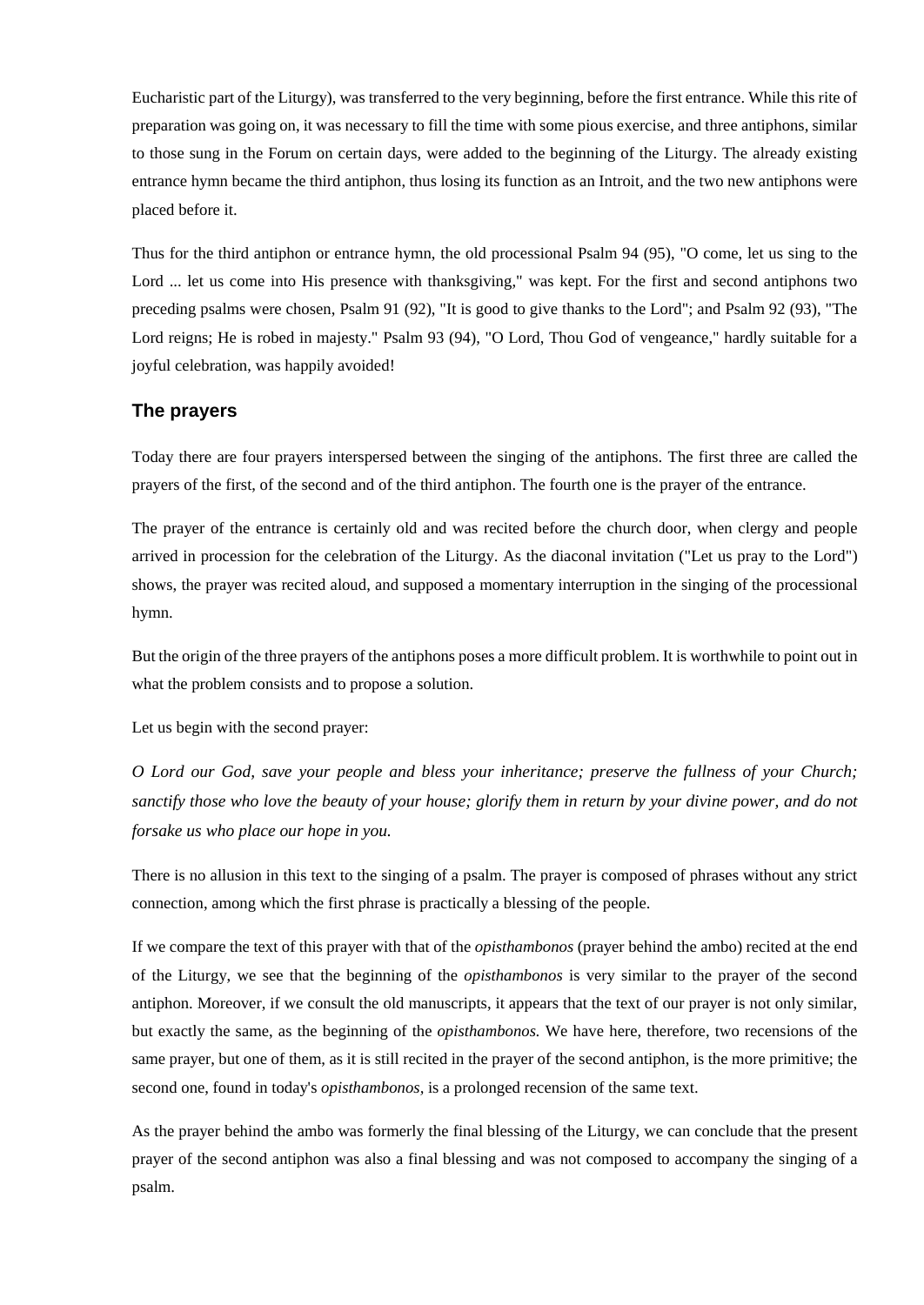The prayer of the third antiphon has quite a different style:

*You, who have given us these common prayers in which we unite our voices, and who promised to grant the petitions of two or three that unite their voices to invoke your name: grant now the petitions of your servants for their benefit, giving to us in this world the knowledge of your truth and, in the future world, life eternal.*

The "prayers" mentioned in the text are certainly not the singing of a psalm. To what prayers, then, does it refer? To prayers made in common, where many voices join to pray; prayers that contain petitions. All these hints lead us to wonder whether this could be in connection with a litany prayer, in which the deacon proposes the petitions and all the people, with one voice, answer in common.

The prayer of the first antiphon reads:

*O Lord our God, whose might is beyond comparison, whose glory surpasses all understanding, whose mercy is without limits, whose love for men is beyond expression: do you, O Master, in your kindness, look down upon us and this holy church, and bestow upon us and upon those praying with us your abundant mercies and your benefits.*

Here again, no phrase of the text makes the prayer apt to precede the singing of a psalm. On the contrary, we find in it a distinction between clergy ("on us") and people ("those praying with us"), although both are united in a common prayer. A prayer of clergy and people together, said aloud, is probably again a litany of supplication. If we compare this third prayer, with the so-called "second prayer of the faithful" in the Liturgy of St. John Chrysostom, we find in both, in almost the same words, the same distinction between clergy and people (we  $=$ clergy; those who pray with us = people). As the second prayer of the faithful is without any doubt the final prayer of a litany, this parallelism confirms our hypothesis.

As a conclusion lo these considerations, we see that the three prayers now in the Liturgy under the title of "prayers of the antiphons" were not composed for such a purpose; actually, two of them—the first and the third—seem to have been in connection with a litany, while the second is a final blessing. On the other hand, the three prayers form a definite group, so that they must have once been together, but in a different place in the Liturgy. Since two of them make allusion to a litany, let us consider the place of the litanies in the Liturgy and the relation between litanies and prayers.

In the documents of the fourth and fifth centuries, the litanies of supplication are always found at the end of the offices; so much so, that in Jerusalem the bishop used to attend only the last part of the Vesperal Office, precisely because it was there that the litany-supplication was made.

Now the Liturgy, as we know, is composed of two parts. The first part, or Liturgy of the Word, is constructed like an office; the second part is the Eucharistic Sacrifice. Thus, the litanies in the Liturgy had their place at the end of the first part, after the readings and the dismissal of the catechumens.

A litany was always accompanied by one or several prayers; in this matter, we find two different traditions: that of Antioch, which had one prayer that followed the litany, and that of Asia Minor (the oldest document of this tradition comes from the Synod of Laodicea) which had two prayers, one before or during the litany and one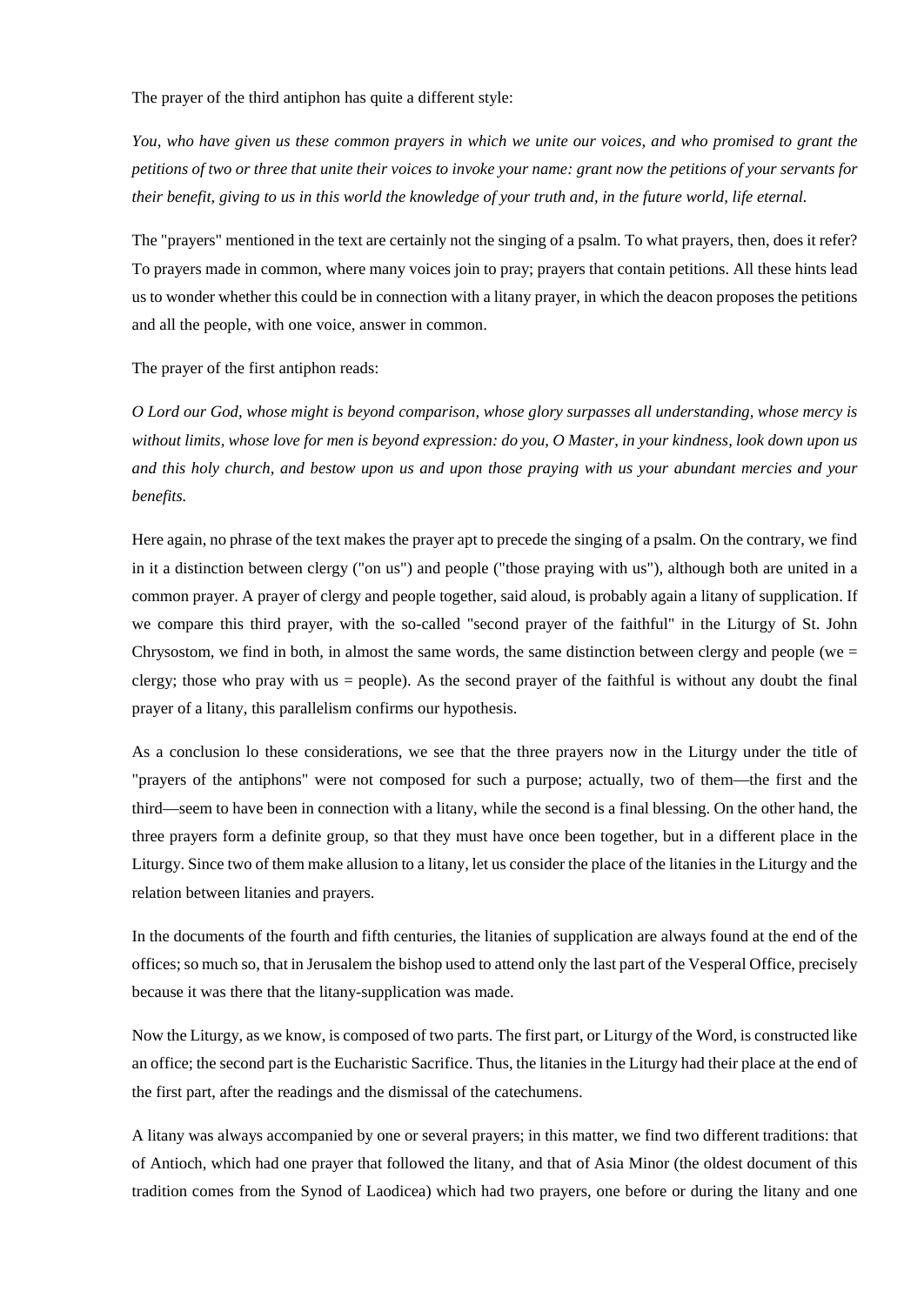after, plus a final prayer of blessing.

In the Byzantine Rite we must distinguish carefully between the Liturgy, which belongs to the Asia Minor tradition (Constantinople), and the Divine Office, which follows the Palestinian tradition, related to Antioch. Ilonce in the Liturgy we find two prayers under (he name of prayers of [he faithful. The first prayer was to be said silently during the recitation of the litany (great *synapte, mirnaya),* the second was to be said aloud, as the conclusion of the litany-supplication. The old Constantinopolitan morning and evening services, now defunct, followed similarly the Asia Minor tradition: two prayers of the faithful, plus the prayer of inclination or blessing.

So, if we want to identify the present-day "prayers of the antiphons," which, as we saw, have no relation whatever to the singing of psalms, we should consider them as an ancient triplet of "prayers of the faithful" (prayer during the litany, prayer after the litany, prayer of blessing), belonging to the old Constantinopolitan rite. In our opinion, which cannot be fully explained at this moment, they were the old prayers of the faithful of the Liturgy of St. Basil. The present prayers of the faithful in this Liturgy must have some different origin, and were composed not to accompany a litany, but as a preparation for the Eucharistic consecration.

## **The great synapte**

All during the preceding discussion we have been presupposing that the great *synapte (mirnaya),* called also "prayer of the faithful" or litany-supplication or simply "litany," which is found nowadays at the very beginning of the Liturgy, before the first antiphon, was formerly placed elsewhere.

In fact, in the documents of the fourth and fifth centuries, the *synapte* was recited after the Gospel, once the catechumens and all the other categories of people not in full communion with the Church had been dismissed (*energumens =* those who were possessed by the devil or suffered from various kinds of nervous diseases; *illuminandi* = those who had to receive Baptism the same year; *penitents* = those who were temporarily excluded from the ecclesiastical communion because of some grave public sin). Later on, probably in the eighth century, the great *synapte* was transferred to a new place, before the Trisagion, immediately after the Entrance; there it remained in the celebration until the twelfth century. Only after this epoch, at least in Constantinople, was the great *synapte* put in the place it occupies now, at the beginning of the Liturgy.

What could have been the reason why the *synapte* was transferred from after the dismissals to before the Trisagion? Probably the introduction into the Liturgy, immediately alter the Gospel, of the *ectenes* or "Insistent Litany," that formerly belonged to the processions.

## **A pastoral judgment**

In this chapter, we have seen many changes being made in the simple primitive structure of the Entrance ceremony. By way of conclusion we might ask whether these changes have improved the pastoral meaning of this first part of the Byzantine Liturgy.

In the very beginning, when the Liturgy started directly with the readings, the theological meaning was clear: in Christian life God has the initiative. We must first of all listen to Him, be called by Him, learn from Him, and only then ask for a remedy lo our necessities.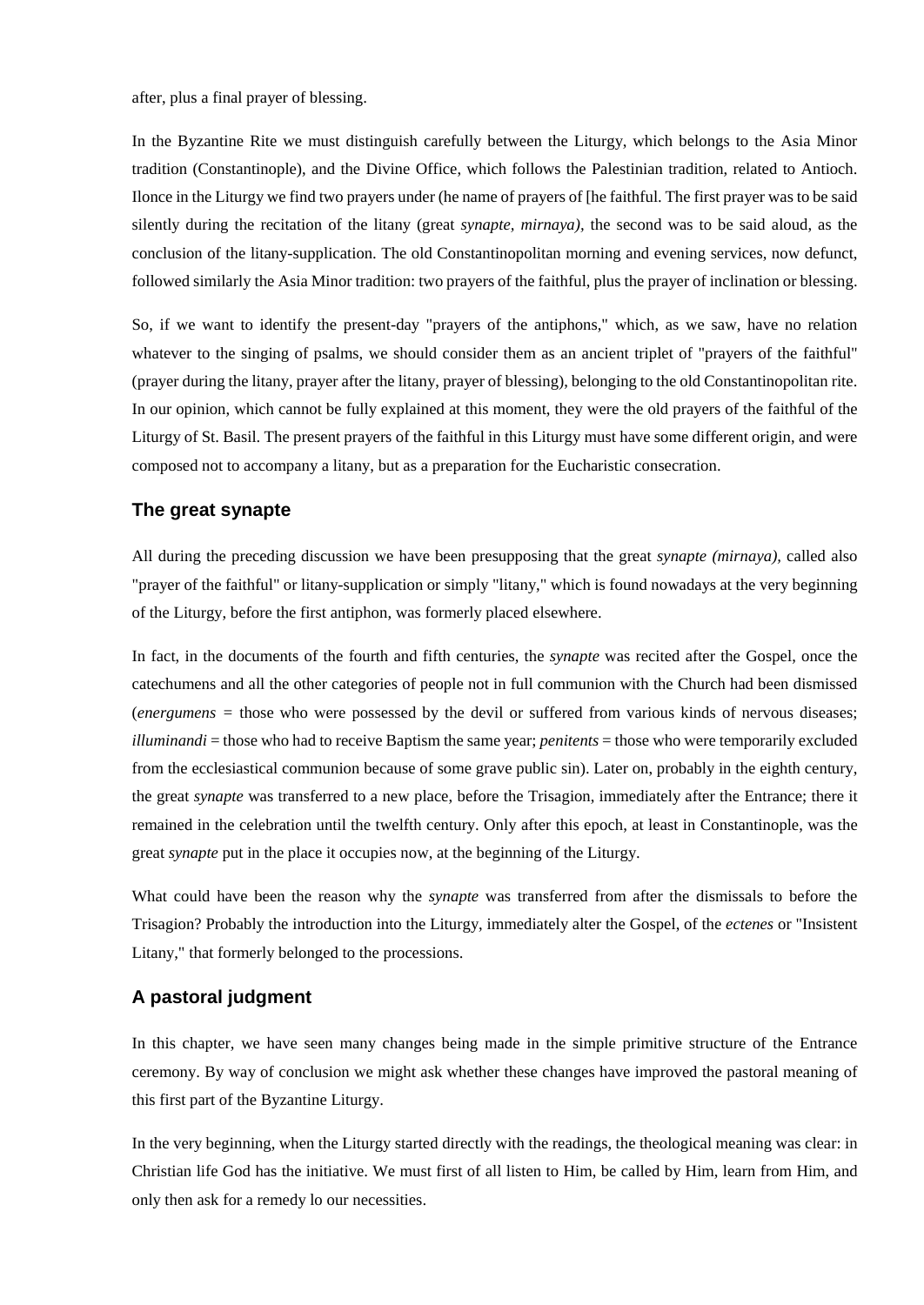The subsequent developments that created before the readings a processional hymn, first the Trisagion, later the psalm and Troparion (now called the third antiphon), respected the old line of thought; they kept God as the center of the celebration; the Liturgy still opened with His praise and glorification. These Entrance Hymns are, we may say, the explicit acknowledgement of God's presence, and they contain acts of praise and adoration which this presence demands. This was implicit when the Liturgy began with the readings, for we cannot listen to the Word of God without being aware of His presence. With the adoption of the Entrance Hymns, however, this presence was more deeply and easily felt. We must say then that this development brought real progress in the building of the Liturgy.

The addition, since the eighth century, of the first and second antiphons followed the same line, but it had already some inconveniences. The opening praise of God became unduly long and obscured the fact that the capital point in the Liturgy of the Word was the Word of God itself. At the same time, the Old Testament reading was dropped and, probably, the old responsorial psalm, the Prokeimenon, was shortened. So, ancient, variable and pastorally valuable elements were put away, while new ones fixed and less pastoral were introduced.

The change of the *synapte's* place to the very beginning of the Liturgy, that took place in the twelfth century, put the emphasis on man's needs rather than on God's praise. We think that this anthropocentric opening has less religious value than the old theocentric one. The very celebration of the Liturgy is a school of Christian spirituality; the faithful should be educated to consider God more important than themselves and their needs.

## *Part II: From the scriptural readings to the Anaphora*

The Liturgy of the Word is commonly presented as the instructional part of the Liturgy. Without denying its evident instructional character, we may ask why the instruction takes place before the Eucharistic Sacrifice, and, furthermore, why the Church never allows the Sacrifice to be celebrated without being preceded by the readings of the Holy Scripture?

It would seem, then, that the interpretation of the Liturgy of the Word as an instructional service is not adequate. The instruction could be done at any other office. There must be some specific link between Word and Sacrifice that makes them inseparable. We see the foundation of such a link in John's Gospel (15,3): "You are already made clean by the word which I have spoken to you." Christ's Word purifies those who listen to it and our need for purification will never be stronger than when we are to receive His Body and Blood.

The Liturgy of the Word, besides being an instruction, is chiefly a purification, a conversion to God, an opening of the heart for a greater docility to the Spirit. In the various Eucharistic Liturgies, this is often expressed in the prayers or invocations found before or after the readings. In the Latin Mass, for instance, once the Gospel is finished the priest kisses the book and says: "By the Gospel just read, may our sins be effaced." And in the prayer before the Gospel that is found nowadays in the Byzantine Liturgy, the priest prays God that as an effect of the evangelic reading, "curbing the desires of the flesh, we may enter into a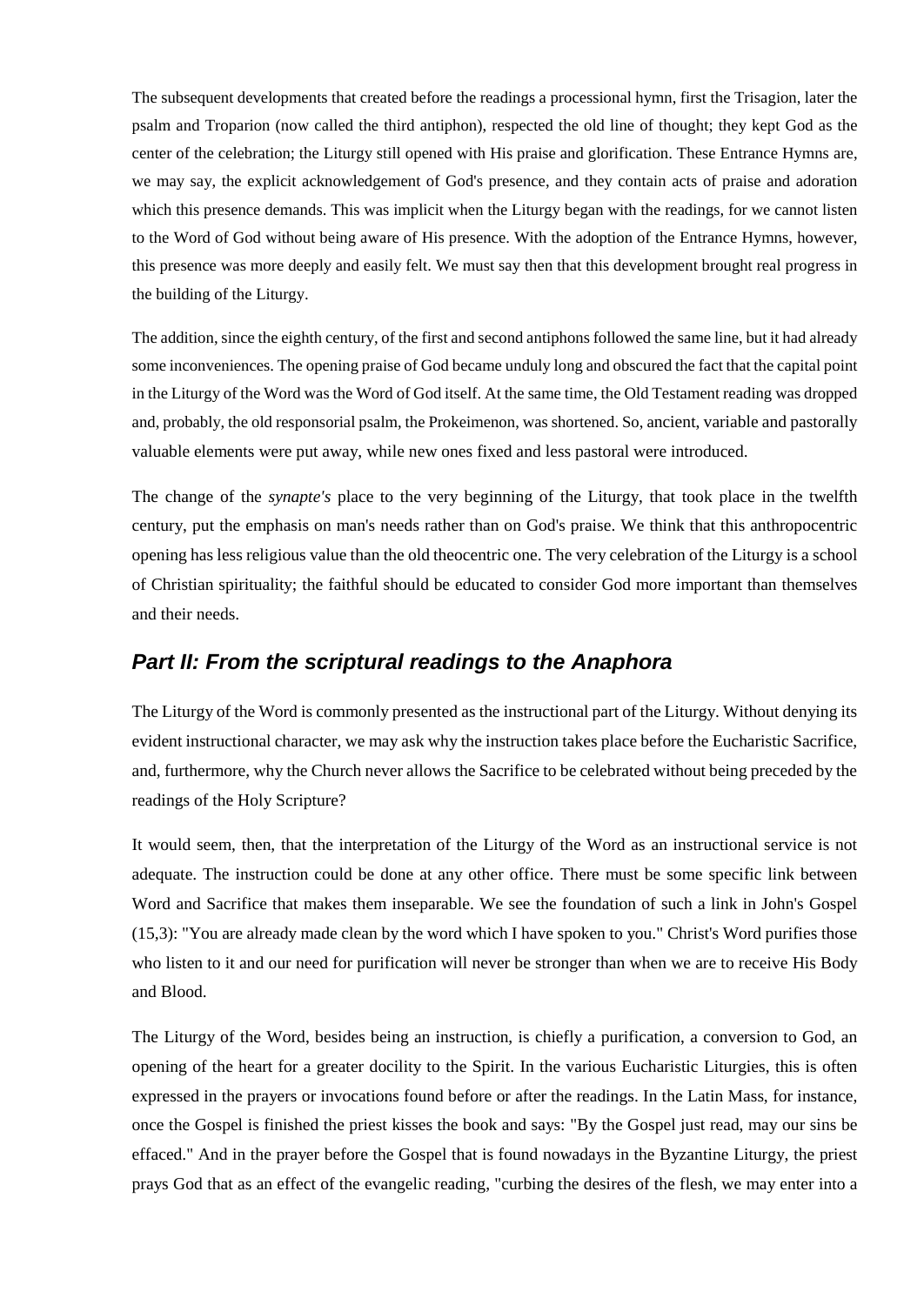life according to the Spirit, pleasing you in all our thoughts and actions."

## **Number of readings**

We have now in the Byzantine Liturgy two readings, the Epistle and the Gospel. Until the seventh century there were, however, three: one from the Old Testament (Prophecy), plus the Epistle and Gospel. This was also the tradition of the Spanish, Gallican, Roman, Milanese and Armenian Liturgies.

The three readings of the Liturgy are still present in the great vigils of the Byzantine Liturgy: On Christmas Eve, vigil of the Epiphany and Holy Saturday.

On Christmas Eve, when the Liturgy is celebrated after the Vesperal Office, we find now eight readings of the Old Testament and, after the singing of the Trisagion, the Epistle and the Gospel. But if we consult the old *Typica,* it appears that the Trisagion was sung between the seventh and eighth prophecy. So the Vespers had seven readings, while the Liturgy three: Prophecy, Epistle, Gospel.

The same structure, though with some peculiarities, exists in the Epiphany vigil. The vesperal readings were similarly seven; but, according to the *Typica,* five other readings were available in case the patriarch retired for some time to his palace and did not return in time for the Trisagion. After the Trisagion, we had again a Prophecy (the thirteenth in today's vigil), Epistle and Gospel.

On Holy Saturday, there was a repertoire of seven other prophecies in addition to the usual seven, because while the readings took place in the main church, the patriarch baptized in the baptistry outside. If the number of catechumens was very great and there was not time to finish the baptism during the reading of the seven ordinary lessons, seven other lessons were available to fill the time. The last one (now the fifteenth), belonged to the Liturgy, with the Epistle and the Gospel.

## **The cycle of the lessons**

Today we have a proper Epistle and Gospel for each day of the year, except in Lent, when we have readings only for Saturday and Sunday. The reason for this exception was that the Liturgy was always celebrated in a spirit of joy and thanksgiving. Therefore, it was not considered fitting to celebrate the Eucharist on days of strict fasting and sorrow.

The cycle of readings for the year, however, was not organized all at one time, nor do all of its parts have the same antiquity. The oldest cycle was fixed for the readings of Sundays and Easter Week. Then came a special cycle of readings for Saturdays. Later on, in the monasteries where the Liturgy was celebrated every day, the monks selected from the rest of the New Testament passages for the ordinary days. This explains the difference in the order of readings in the Byzantine lectionary. There is a distinct order for the Sunday readings, each passage coming after the preceding passage of the previous Sunday. The same holds for Saturdays; the same for ferial days. Hence we have actually three different orders of readings.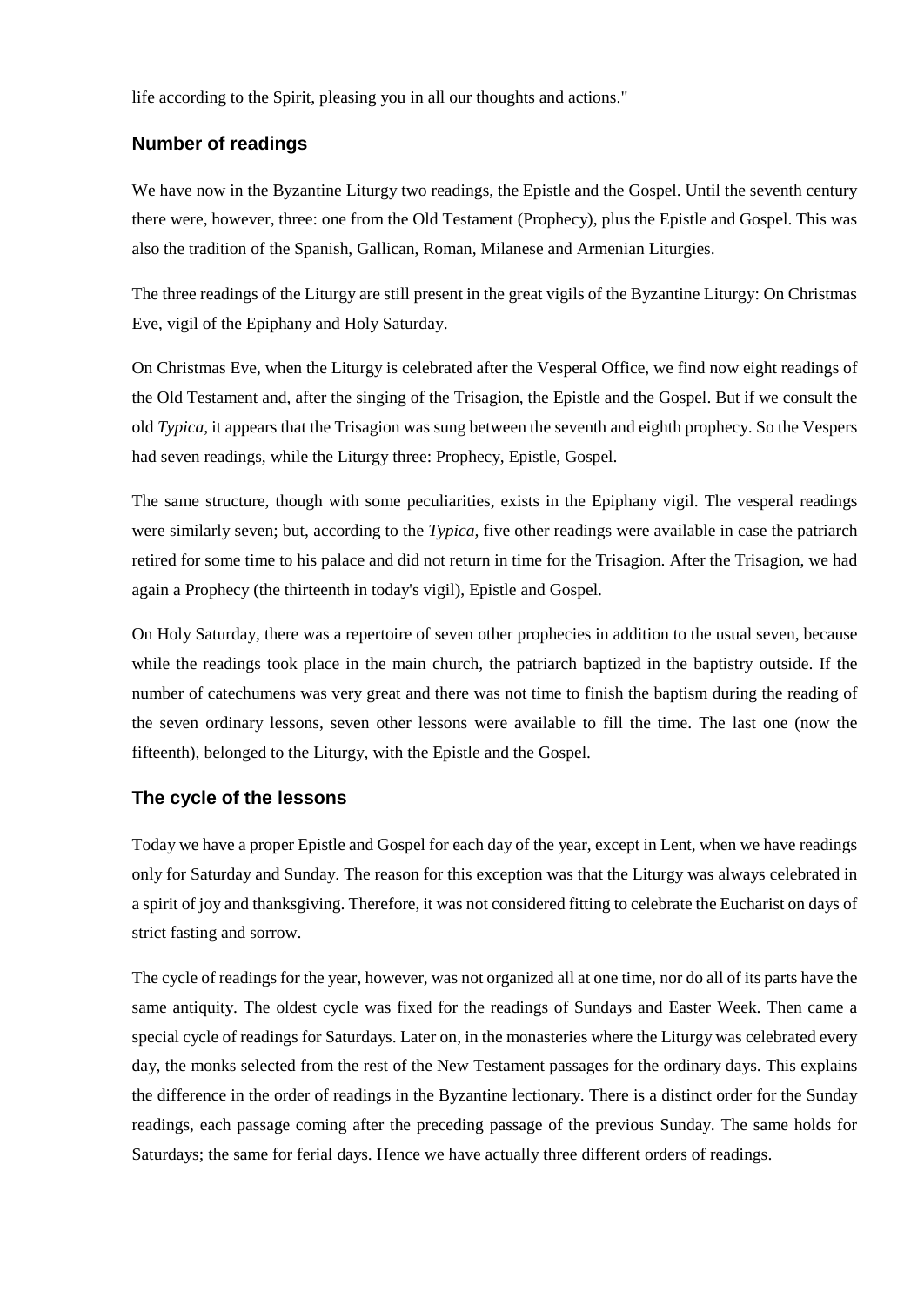## **The psalms between the readings**

When the Byzantine Liturgy had three readings, in the two intervals responsorial psalms were sung: between the Prophecy and the Epistle, the psalm called *Prokeimenon;* between the Epistle and the Gospel, the *Alleluia.* The same was true in the Roman Liturgy. But, while in the Byzantine Liturgy the suppression of the Prophecy respected the place of the *Prokeimenon,* which is still always found before the Epistle, in the Roman Liturgy, when the Prophecy was suppressed, the first psalm *(Responsorium Graduate)* was transferred to after the Epistle and so, today, there are two psalms between the Epistle and the Gospel of the Latin Mass.

We might perhaps clarify what is meant by a responsorial psalm and how it differs from an antiphonal psalm.

For the execution of a responsorial psalm two performers are needed: the soloist (psalmist), who intones the refrain (= responsorium) and sings the verses of the psalm, and the choir, constituted by the mass of the faithful, repeat the refrain after each verse or group of verses sung by the soloist. The refrain is always a selected verse of the same psalm, and is called in Greek *Prokeimenon,* that is, *(verse) placed before (the psalm)* to be intoned by the soloist and then repeated by the people. Notice that the responsorial psalm never ends with the singing of the "Glory be to the Father."

The antiphonal execution of a psalm requires four performers: two soloists and two choirs of people. The soloists sing alternatively the verses of the psalm. Each choir answers to a soloist, singing the antiphon, or antiphons. The antiphon, generally called *Troparion,* in the Byzantine Church, can be the same for both choirs or different; it is not taken from the psalm itself, but is an ecclesiastical composition, or simply the Alleluia. The antiphonal psalm always ends with the doxology "Glory be to the Father."

The responsorial psalm is more conducive to spiritual recollection and meditation; therefore this way of execution is used for the psalms between the readings. The antiphonal psalm, where two choirs alternate, is used mostly for processions.

## **The prayer before the Gospel**

The number and place of prayers in connection with the readings differ according to the different rites. In the Roman Rite, for example, there is no proper prayer before the lessons, for the *Munda cor meum,* said before the Gospel, is only a request of purification for the deacon who is to read it, not a prayer for the community that is going to listen.

In the present Byzantine Liturgy the prayer before the Gospel is recited on behalf of the whole assembly:

*O gracious Master, make shine in our hearts the spotless light of your divine knowledge, and open the eyes of our minds, so that we may understand your evangelical message. Instill in us also a respect of your blessed*  commandments, so that, curbing all the desires of the flesh, we may enter into a life according to the Spirit,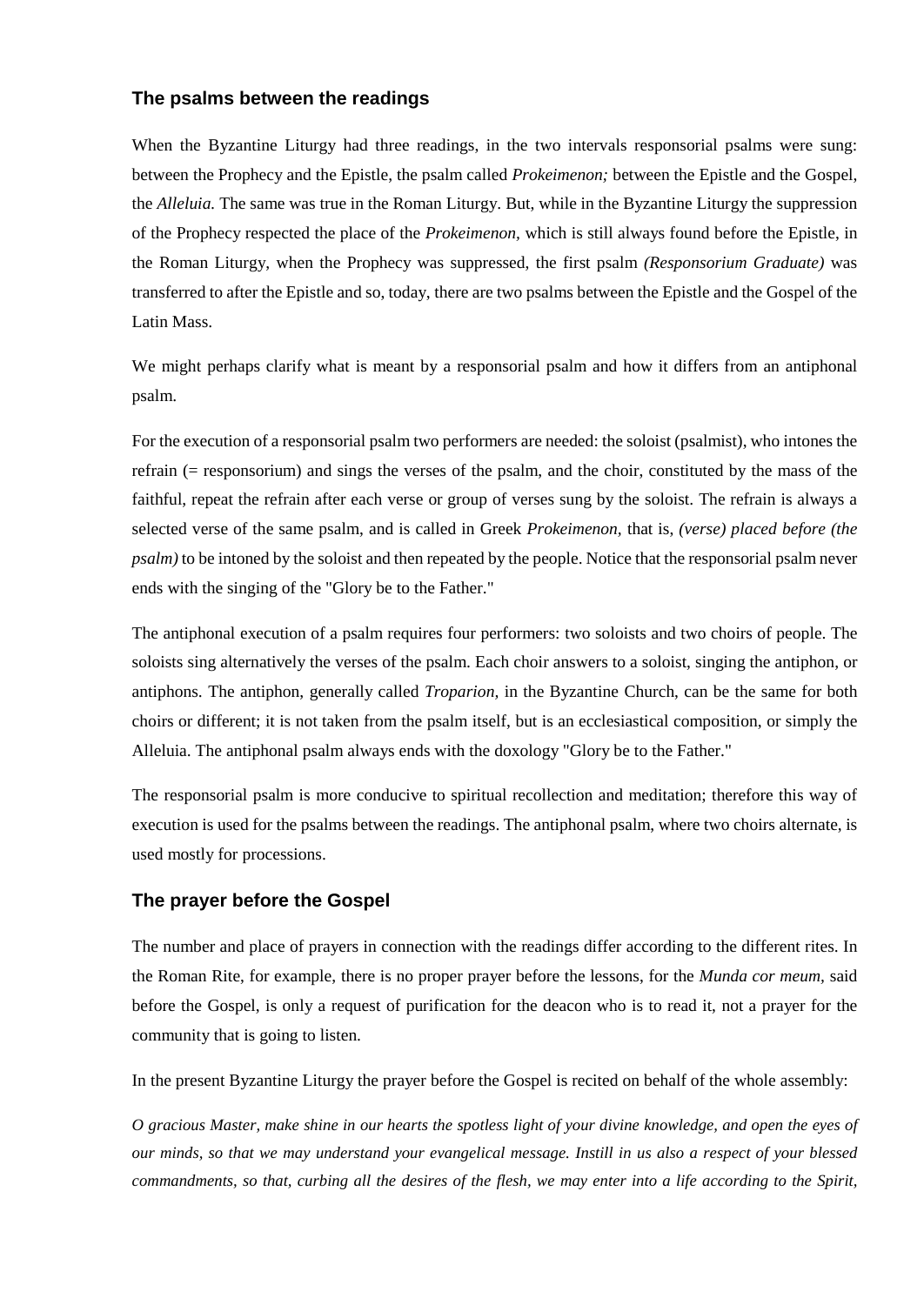#### *pleasing you in all our thoughts and actions,*

In this beautiful prayer we beg God to give us the fruits of the Gospel, namely, to live a life according to the Spirit. We expect everything from God, nothing from ourselves: it is He who makes shine in our hearts His light, and then opens the eyes of our minds to see that light and to understand His evangelical message. From Him we receive respect for His commandments, and the fruit of this respect is a life that pleases Him in everything.

This prayer, though, does not belong to the Constantinopolitan tradition. In fact, the Byzantine Liturgy, like the Roman, had no prayer before the Gospel. This prayer belongs to the Liturgy of St. James, used in Jerusalem, and does not appear in the Byzantine Liturgy before the twelfth century.

## **The ectenes or insistent litany**

After the reading of the Gospel we have the recitation of the *Insistent .Litany.* Why the qualificative *insistent?* It is the translation of the Greek word *ektenes,* meaning insistent, fervent (Slavic *sugubaya).* We find the adverbial form *ektenos* in the Acts of the Apostles; Peter was in prison and the whole Church prayed *insistently* for him.

The litany begins with the exhortation: "Let us say with our whole soul and our whole mind, let us say." Why the repetition of the verb? Because in this exhortation are merged two different phrases. According to the old manuscripts, the deacon began by teaching the people what they had to answer: "Let us say, 'Lord, have mercy'". Then, he began again: "With our whole soul and our whole mind let us say." The people had already been instructed, so they responded: "Lord, have mercy."

The deacon continues, beginning with the supplication, "O Lord almighty, God of our Fathers, we pray you, hear and have mercy." We begin to see why this litany is called insistent. In the litany of peace *(synapte),*  the deacon exhorts the people: "Let us pray to the Lord." But here, he addresses God directly. Besides, he insists with the three verbs, "we *pray* you, *hear* and *have* mercy."

Again the deacon continues: "Have mercy on us, O God, according to your great mercy" (inspired by Ps. 50), we pray you, hear and have mercy." At this moment, the people answer "Lord, have mercy" three times. A new reason why the litany is called *insistent.*

The prayer of the litany is connected with this latter petition, as it appears in the Greek liturgical books, for it is a development of the supplication for mercy:

*Accept, O Lord our God, this insistent supplication from your servants, have mercy on us according to your great mercy and send down your benefits upon us and upon all your people, who expect from you great and abundant mercy.*

After the prayer the deacon begins a new style of petitions, beginning "We also pray" and not ending with the three verbs characteristic of this litany, "we pray you, hear and have mercy." The number and contents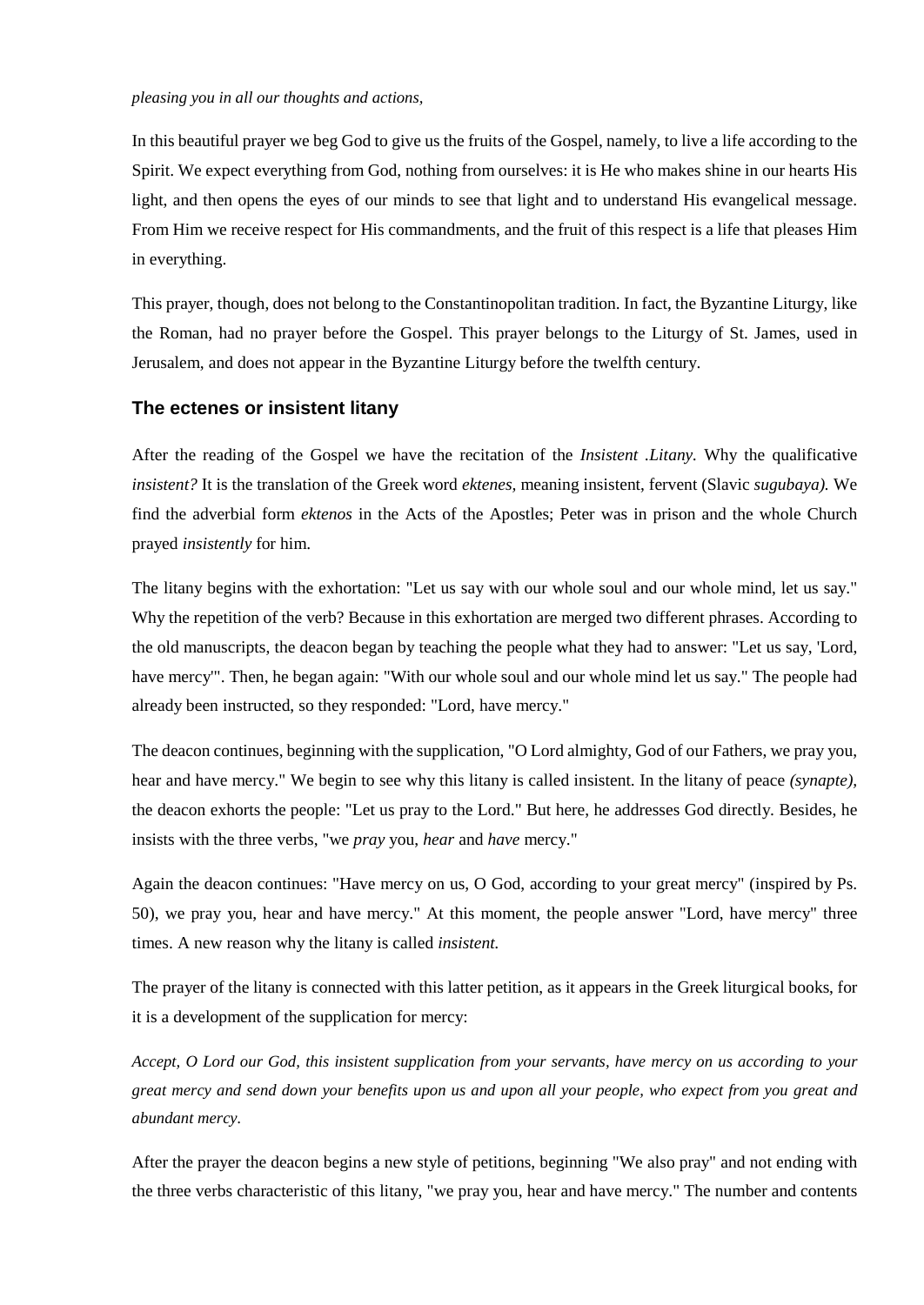of these petitions vary in the different local usages of the Byzantine Rite.

Consulting the old documents, we see that the petition before the prayer, "Have mercy on us, O God," etc., was the last petition of the litany, but also that other petitions, which have now disappeared, were intercalated between this one and the first, "O Lord almighty," etc. Two of those petitions were typical: "You, rich in mercy and abundant in compassion, we pray you, hear and have mercy," and "You, who do not want the death of the sinner, but that he repent and find life, we pray you, hear and have mercy." Several petitions for the city, good weather, etc., identical with those recited in the *synapte,* could also be intercalated.

After the last petition, "Have mercy, on us, O God," the people sang the "Lord, have mercy" not only three times, but nine or twelve times, with their hands raised. Thus, the insistent litany ended with a moving petition for mercy. While the bishop recited the doxology, "For you are a merciful and gracious God," he turned to the people and gave three blessings.

## **The origin of the ectenes**

The *ectenes,* either in its old formulary or in its present one, proposes universal intentions. Now, is it possible, according to tradition, that such a litany could be recited before the dismissal of the catechumens? We must answer no. In the *Apostolic Constitutions* and other ancient descriptions of the Liturgy, we find that immediately after the homily the dismissal of all those who were not admitted to the Eucharist took place. Thus catechumens, energumens, *illuminandi* (those soon to be baptized) and penitents were dismissed before any catholic, universal prayer was made by the faithful in common.

As we have seen before, the *ectenes* was a penitential litany recited at the stations of penitential processions. The ancient petitions, now omitted, that we quoted in the preceding paragraph, show perfectly this penitential character. Along with the antiphons and the Trisagion, the *ectenes* did not belong to the Liturgy, but to the processions, and was recited on the most solemn occasions right after the Gospel read in the Forum.

## **The successive dismissals**

The dismissal of the catechumens was preceded by a litany-prayer on their behalf and was concluded by a prayer of blessing said by the bishop with his hands extended over the catechumens who bowed their heads at the invitation of the deacon. As *blessing* (Greek: *eulogeo;* Latin: *benedico)* means to wish something good to somebody, the bishop asks God to grant to the catechumens the second birth through Baptism, with its effects: the remission of sins and the robe of incorruption.

We must explain the apparently opposite sense of the two first exhortations in the litany for the catechumens. The deacon starts by saying: "Catechumens, pray to the Lord," and immediately after: "Faithful, let us pray for the catechumens." Actually, the catechumens, as is shown by the Apostolic Constitutions, were exhorted to a silent prayer, kneeling, while the faithful, who are the Church, intercede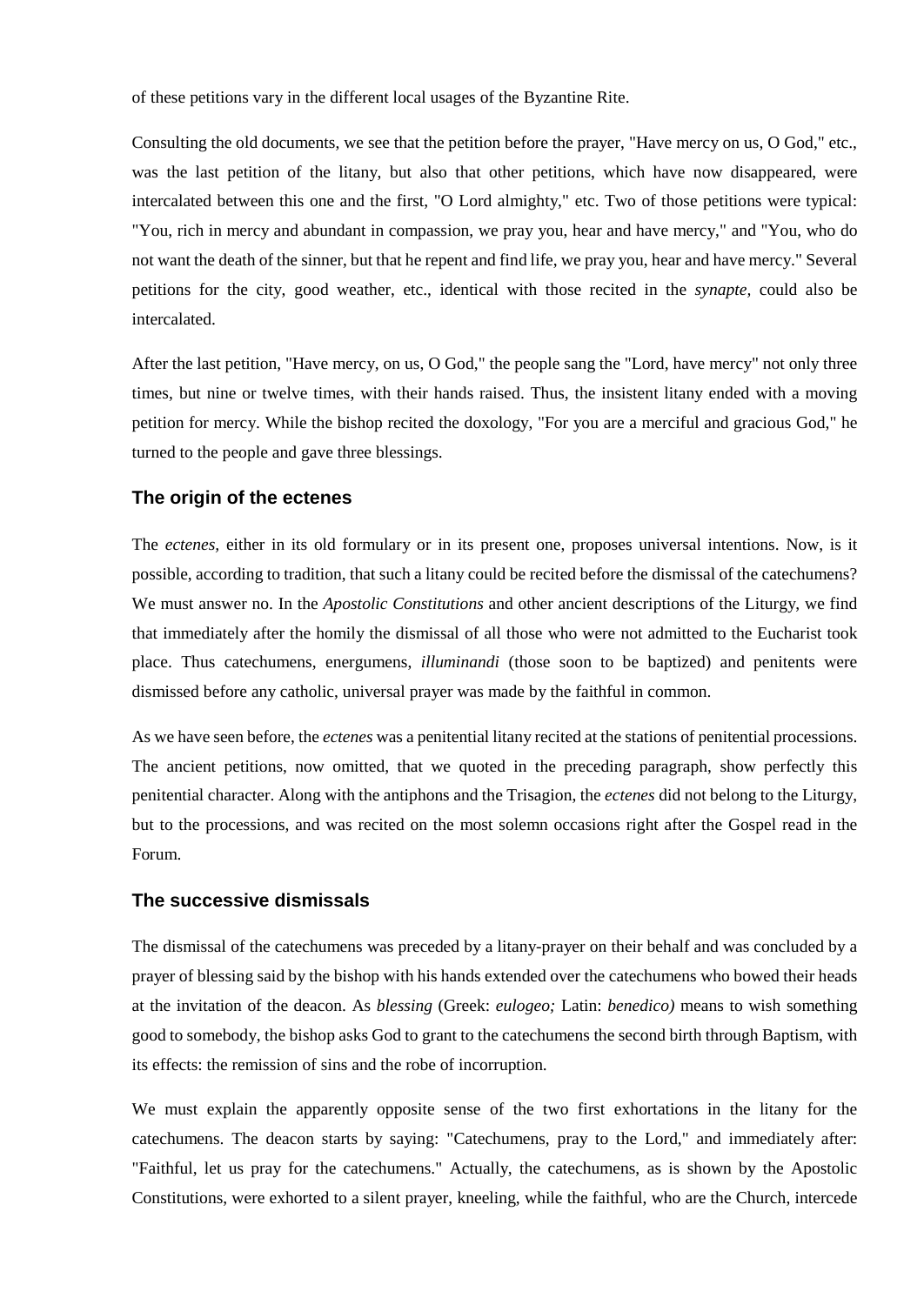for them before God by answering to the intentions proposed by the deacon. At the end, the catechumens were given a sign to stand up and incline their heads to receive the bishop's blessing, or final prayer.

Similar Dismissals, with a litany and blessing, were made for the other three categories, energumens, *illuminandi* and penitents.

## **The prayers of the faithful**

Immediately afterwards, the deacon began the litany of the faithful: "All we faithful, in peace let us pray to the Lord." The Byzantine Liturgy has now two litanies and two prayers of the faithful, because it was thought that each prayer had to have its own litany. In the first lecture, though, we have already seen that two prayers, one said during the recitation of the litany and one after, were in the true Constantinopolitan tradition. The

litany we are speaking about *(oratio fulelium* = prayer of the faithful) was nothing else but the great *synapte*  that now is placed at the very beginning of the Liturgy. It is called the prayer of the faithful, not because they pray for their needs, but because it is the community of the faithful, namely the Church, that prays for the universal needs. Therefore, this litany-prayer is also called "catholic," i.e. universal; another name for the same is "irenic" *(mirnaya)* or litany of peace, because in the first three petitions we pray for this gift.

It is interesting to note that in the first prayer of the faithful the priest says: "We thank you, O Lord, God of Powers, for having deemed us worthy to stand at this time before your holy altar and to prostrate ourselves before your mercy, for our sins and for the people's transgressions." And in the second prayer: "Again and again we fall down before you." This means that at the beginning of the litany the community made a prostration and remained kneeling until the end. Kneeling during the litany appears in the *Apostolic Constitutions* and in the writings of St. John Chrysostom. Is it possible that these prayers were used in the Sunday Liturgy, when it was forbidden to kneel? We must remember that these prayers belong to the Liturgy of St. John Chrysostom, and we know that this Liturgy was not used on Sundays. The Liturgy of St. Basil was the Sunday service, as it still is now on the Sundays of Lent.

## **The Eucharistic sacrifice**

## **The transfer of the Gifts**

Once the Liturgy of the Word is finished the choir starts singing the Cherubic Hymn: "Let us, who mystically represent the Cherubim, and sing the thrice-holy hymn to the life-creating Trinity, now set aside all earthly cares; that we may welcome the King of all, invisibly escorted by angelic hosts. Alleluia."

This troparion, repeated three times in the old days, is a processional hymn, corresponding to the Roman *antiphona ad offertorium.*

During the singing of the Cherubic Hymn, the priest recites the prayer that appears in the manuscripts as belonging to the Liturgy of St. Basil. In literary genus it is a prayer of apology for the priest who is about to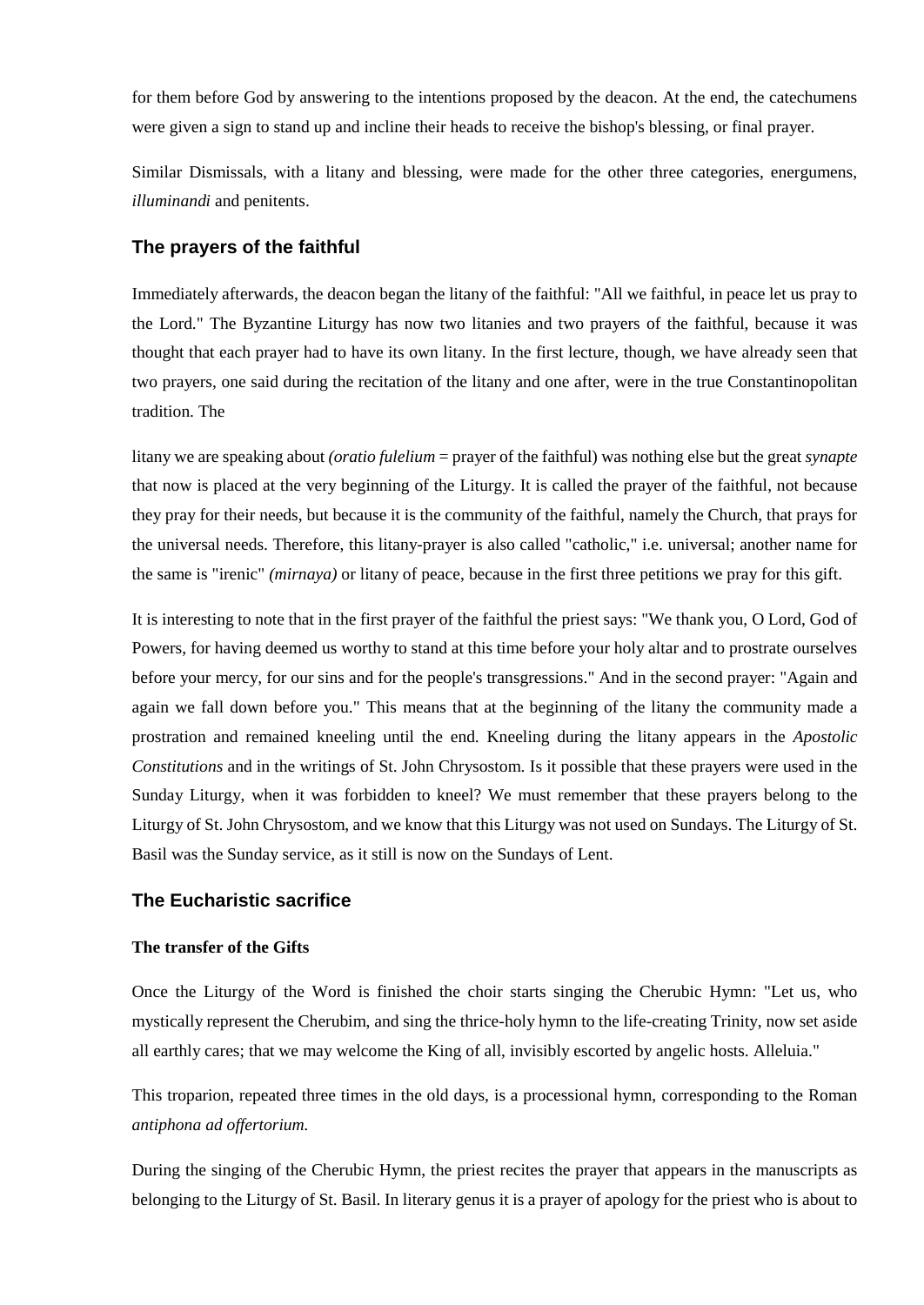celebrate the Divine Sacrifice, a prayer in which he confesses his utter un-worthiness to perform this awesome honor of offering the unbloody sacrifice. The divine presence and service is terrible and awesome for the angels, let alone for men bound by carnal desires and pleasures. But Christ, God-become-man, has been appointed our High Priest. He has thus given us the possibility of celebrating this Sacrifice. The priest, aware of his unworthiness, begs to be purified, so that he may be made worthy to stand before God's holy altar and consecrate His sacred Body and Blood. Christ, the true priest and victim, must make up for his representative's deficiencies.

After saying the prayer, the priest, together with the deacon, recites the Cherubic Hymn that is being sung by the choir. This needless repetition by the priest of parts sung by the people was prevalent in the Roman Rite until the recent reform. Actually the celebration of the Liturgy means a cooperation of many actors, each with his assigned part; it is pointless for two persons to do the same thing at the same time.

Then the priest and the deacon go to the side table and, taking the paten and the chalice, go out of the sanctuary through the side door and enter again through the central doors. During the procession, the singing of the Cherubic Hymn is interrupted, and the deacon and the priest greet the people saying: "May God, the Lord, remember you in His kingdom." These greetings were made in ancient times in a soft voice, without interrupting the hymn; gradually the greeting came to be sung aloud. In the Slavic churches, other intercessions, for the authorities and other intentions, are added.

Entering the sanctuary, the concelebrants deposit the paten and chalice on the altar, while reciting the troparion: "The noble Joseph took down from the Cross your most pure Body, wrapped it in a clean shroud, and with fragrant spices laid it in burial in a new tomb."

Why is this troparion sung at this time? Theodore of Mopsuestia was the first to say that the deposition of the gifts on the altar signifies the deposition of our Lord in the sepulcher.

Some people call such an interpretation "symbolism." We prefer to call it "allegory." A symbol is something that naturally leads us to some superior reality and in some way contains it. An allegory is a meaning somewhat arbitrarily imposed upon an act or object, and thus the object leads us to some other reality only because we ourselves attach to it a signification that does not arise from the thing itself. Let us give another example. It would be symbolical to interpret the first entrance into the church as an approach to God, as an entering into His presence. It would be allegorical to interpret it as signifying the coming of Our Lord into the world through His Incarnation; the same action could also apply to His entrance into Jerusalem on Palm Sunday or to some other mystery.

Similarly, the linking of the placing of the gifts on the altar with the deposition of the Body of Christ in the sepulcher is an allegory. Theodore continued his allegorical explanation of the Liturgy, applying the Epiclesis to the Resurrection. In our times, it seems that the symbolical action to signify the Resurrection is the commixtion of the Body and Blood after the fraction, and that the death is signified by the double consecration. Thus, the old allegory of Theodore seems to create confusion.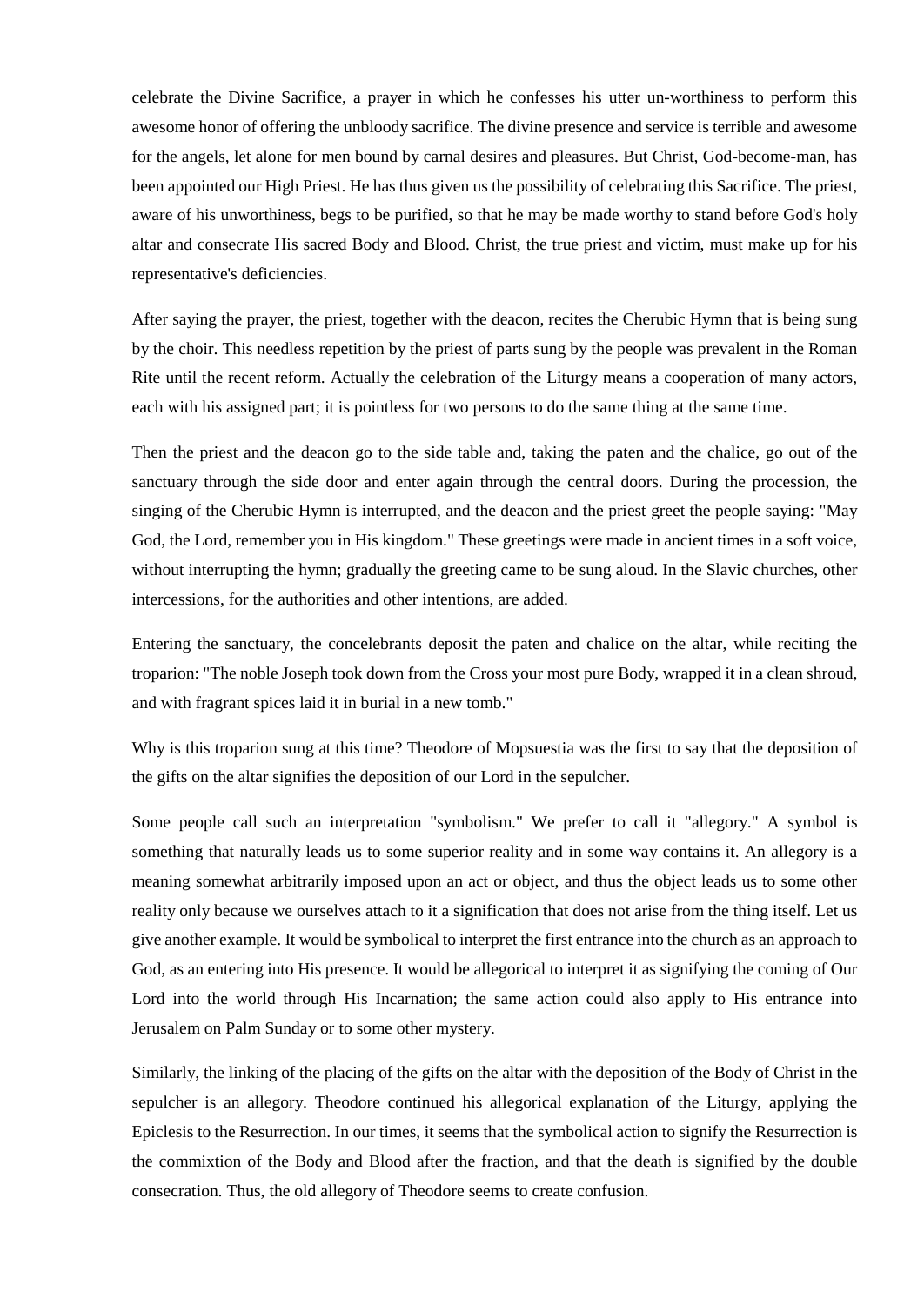Let us point out that it is not necessary to look for allegorical meanings all through the Liturgy. The whole of it is a mystery and every part of it participates in this mysterious character; such was Chrysostom's idea in his explanations of the Liturgy. He never indulges in the elaborate and forced explanations of Theodore.

More harm than good was done pastorally when liturgists forgot the sense of the entire mystery of die Liturgy as a commemoration of our redemption through the death and resurrection of our Lord and sought to find personal edification and devotion in each single part of the Liturgy as a separate entity. One loses thus the central unity of the single mystery, and ends with his attention dispersed and scattered about disjointed parts of the Liturgy.

## **The dialogue between the concelebrants**

The dialogue between the bishop and the concelebrating priests—as it is done in the pontifical Liturgy—forms a beautiful and ancient *Orate fratres* with the accent placed on the presence of the Holy Spirit as a preparation for the Epiclesis.

The bishop says: "Pray for me, brethren and fellow-celebrants," and they reply with the words of Gabriel to the Mother of God transformed from a statement to a wish: "May the Holy Spirit come upon you and the power of the Most High overshadow you." The next phrase, said by the bishop, is more recent: "May this same Spirit assist us in our service all the days of our life."

#### **The prayer of the offering**

After the entrance has been completed, the priest prays silently the prayer of the offering while the deacon recites a litany.

This prayer presents several problems, first of all that of its title. Does offering *(proskomide)* here mean "offertory," and is the prayer thus meant to go with the offering of bread and wine? Let us consider the text of the prayer:

*O Lord God almighty, who alone are holy and receive the sacrifice of praise from those who call upon you with their whole heart, accept the prayer also of us sinners; bring us to your holy altar, enable us to offer you gifts and spiritual sacrifices for our sins and for the people's transgressions, and deem us worthy to find favor in your sight, that our sacrifice may be pleasing to you, and that the good Spirit of your grace may rest upon us, upon these gifts here present, and upon all your people.*

As we see, this is a prayer for the celebrating clergy, who ask God to make them approach His holy altar and to look upon them with favor, so that the sacrifice and its fruits—the descent of the Holy Spirit—can be accomplished.

Someone might wonder about the translation "bring us to your holy altar." Since the personal pronoun *us* is not in the Greek text, this phrase is generally interpreted as referring to the prayer mentioned before: "bring *it* (the prayer) to your holy altar." For many reasons, especially because the "holy altar" indicates the altar of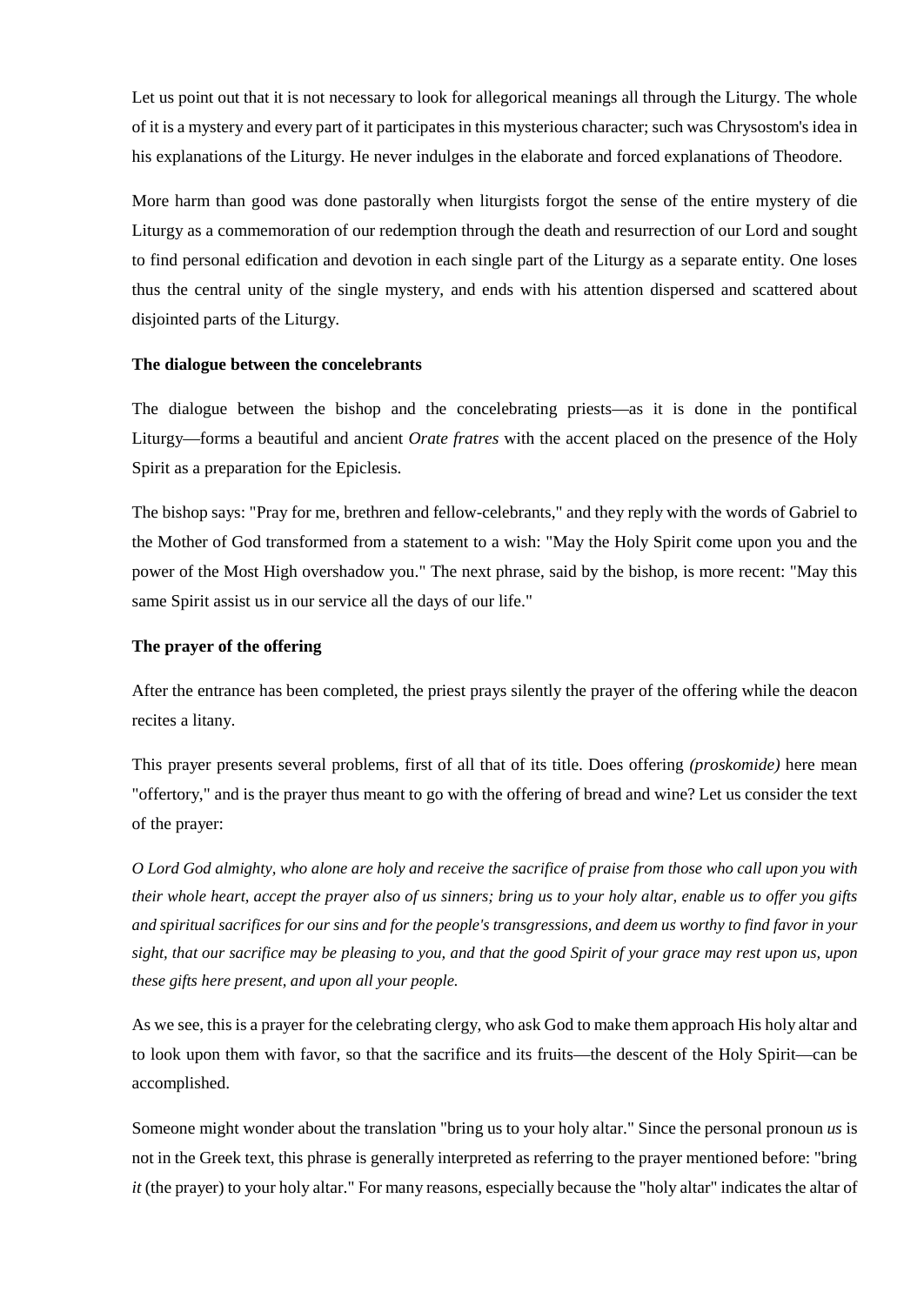the church and not the heavenly one, and because the Liturgies of St. Basil and St. Mark refer the phrase explicitly to the *celebrants* and not to the *prayer,* the phrase must be translated as we have done before.

Thus this prayer is not a prayer for the gifts, but for the clergy; it is not an offertory prayer but a prayer for the entrance of the celebrants as they went in procession from the *bema* or *ambon* in the middle of the church to the sanctuary. The text supposes that this is the first time the celebrants approach the altar, and consequently, that the whole Liturgy of the Word has been celebrated outside the sanctuary, according to the Antiochene and old Constantinopolitan tradition. The moment for reciting this prayer would be precisely during the procession, while the clergy approach the altar and the gifts are put on it.

The title "prayer of the offering" means "prayer of the anaphora" because the word *proskomide* is used in this sense; the prayer is thus the opening prayer of the Eucharistic Liturgy.

Was there in the Liturgy an offertory prayer? Certainly, and it was introduced by the exhortation of the deacon still found in the litany: "For the precious gifts here present, let us pray to the Lord." The prayer corresponding to this exhortation is found presently at the end of the preparation of the gifts, before the Liturgy: "O God, our God, who have sent forth the heavenly Bread … bless these gifts placed here before you and accept (hem on your heavenly allar. Remember … those who brought the offerings and those for whom they offered them…"

We know that before the eighth century, the preparation of the gifts was made immediately before the Eucharistic Liturgy began, somewhat like the preparation still made by the bishop in the pontifical Mass of today. All the actual prayers and commemorations did not exist; they were introduced from the tenth century on. Only the prayer for the gifts existed, and was recited after the deposition of the gifts on the altar.

#### **The litany**

The text of the litany now recited after the entrance with the gifts is very old; it is found already in the writings of St. John Chrysostom and in the *Apostolic Constitutions.* Its petitions, beginning with, "That this whole day may be perfect, holy, peaceful and without sin, let us pray to the Lord," are on behalf of the community present; it differs from the litany of peace or *synapte,* where the petitions are for the most part universal.

This litany was never recited independently, but only as an appendix to the *synapte.* Since the fourth century we find it at the end of the morning and evening services, just as it is now in the Byzantine Office. Generally, the litany of peace was said kneeling, while this litany of particular needs was recited standing. The link between the two litanies was the phrase: "Help and save us, have mercy on us...," in which there was usually a mention to "raise us, O God, by your grace," and at that moment the people stood up.

In the old documents, this litany ends the whole celebration; it is followed only by the final blessing. Its scope was to make the passage from worship to the concrete living of the coming day or night. This explains why it was not recited in the Liturgy of the Word at the end of the *synapte,* because the faithful did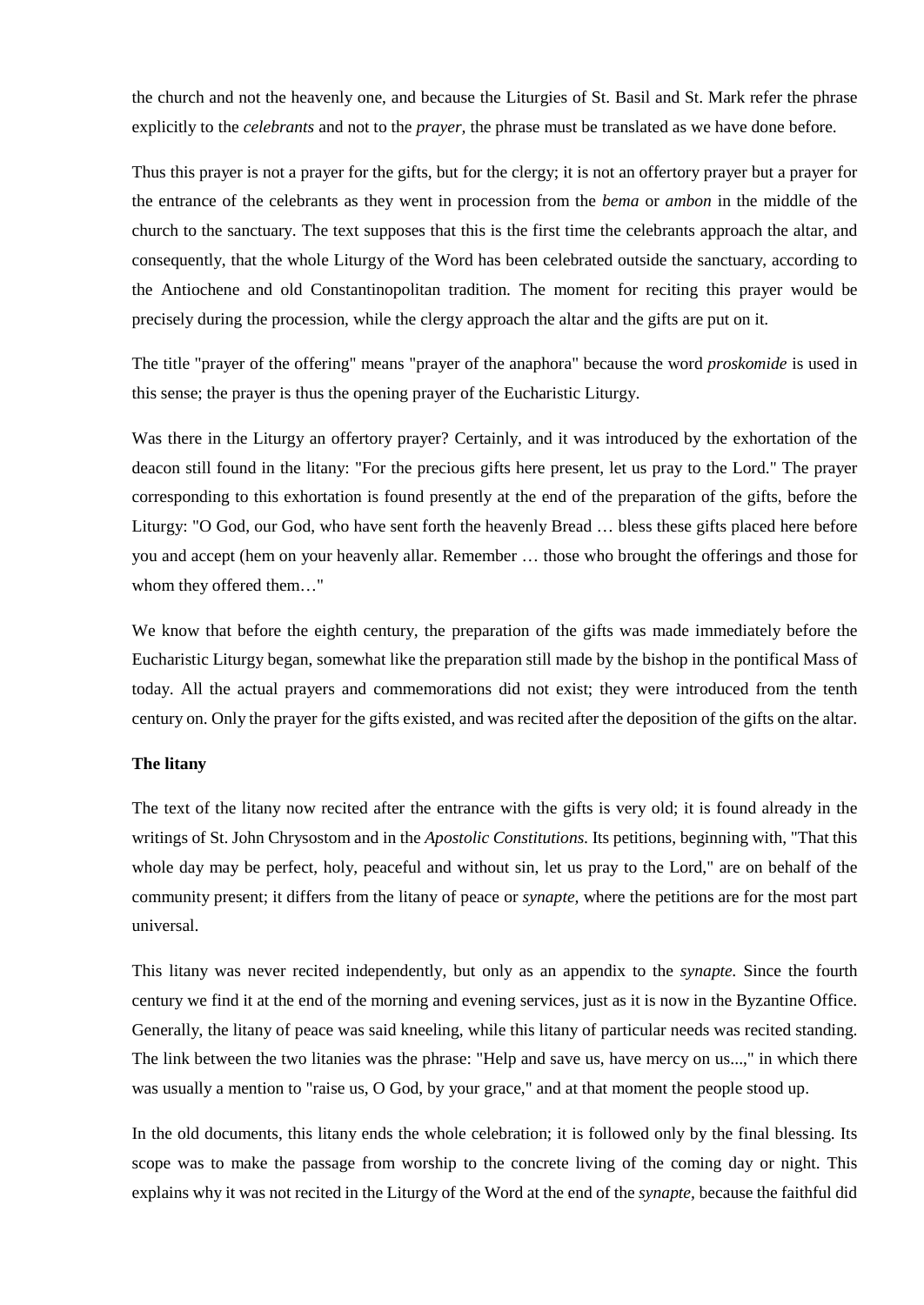not go out, but remained in the church. On the contrary, it was added to the litany for the catechumens, who after the bishop's blessing had to leave the celebration. This litany, then, does not belong to a Liturgy where only faithful are present.

#### **The old entrance to the sanctuary**

Summing up the ideas we have exposed, we can describe the Entrance to the sanctuary as it was practised in ancient times.

The Liturgy of the Word, up until the end of the "prayer of the faithful," that is, the *synapte* or litany of peace, was celebrated in the nave of the church; the clergy were in the center, facing the sanctuary. Once the litany was finished, the choir started the offertory hymn, now the Cherubic Hymn. The bishop and priests went from the center of the church to the sanctuary, reciting the prayer of the Entrance (prayer of the *proskomide:* "O Lord God almighty, who alone are holy..."), while the deacons brought the gifts from the diakonikon or side sacristy where they had been prepared. The bishop placed the gifts on the altar and recited the prayer: "O God, our God, who have sent forth the heavenly Bread which was introduced by the deacon who said: "For the precious gifts here present, let us pray to the Lord." Then the Anaphora began.

## **The peace**

Today, after the litany, the priest turns to the people and says: "Peace to all," the introductory greeting to the ceremony of peace. The deacon invites the people: "Let us love one another so that with one mind we may profess (our faith)" and the people answer: "(In) the Father, Son and Holy Spirit, Trinity, one in substance and undivided."

In this exhortation and answer, we find two things joined together; one is the invitation to the kiss of peace: "Let us love one another," as it is found in the most ancient manuscripts of the Byzantine Liturgy; the second part: "So that with one mind ..." is of much later addition and introduces the Creed.

The Creed, as is known, is not a primitive element in the Liturgy. The faith, especially the mystery of the Redemption, was exposed in the Anaphora itself. The Creed or Symbol of the faith is a formula to be recited by the catechumen who was to receive Baptism; this is the reason why, being an individual profession of faith, it begins in the singular: "I believe." The Syriac and Spanish Liturgies, when the Creed was introduced into the Liturgy, adopted the plural form: "We believe," more adapted to the profession of faith of a community. The Symbol was introduced into the Byzantine Liturgy by Patriarch Timothy (512-518), but the allusion to the Creed in the diaconal exhortation to the kiss of peace was added only towards the eleventh or twelfth century.

In the fourth century, the kiss of peace was the seal of every ecclesiastical service. In the Liturgy, it took place, at the end of the Liturgy of the Word, before the translation of the gifts. The *Apostolic Constitutions,*  in the eighth book, indicate this dearly: everyone kisses his neighbor, the men the other men, and the women the women; and then the deacons bring the bread and wine.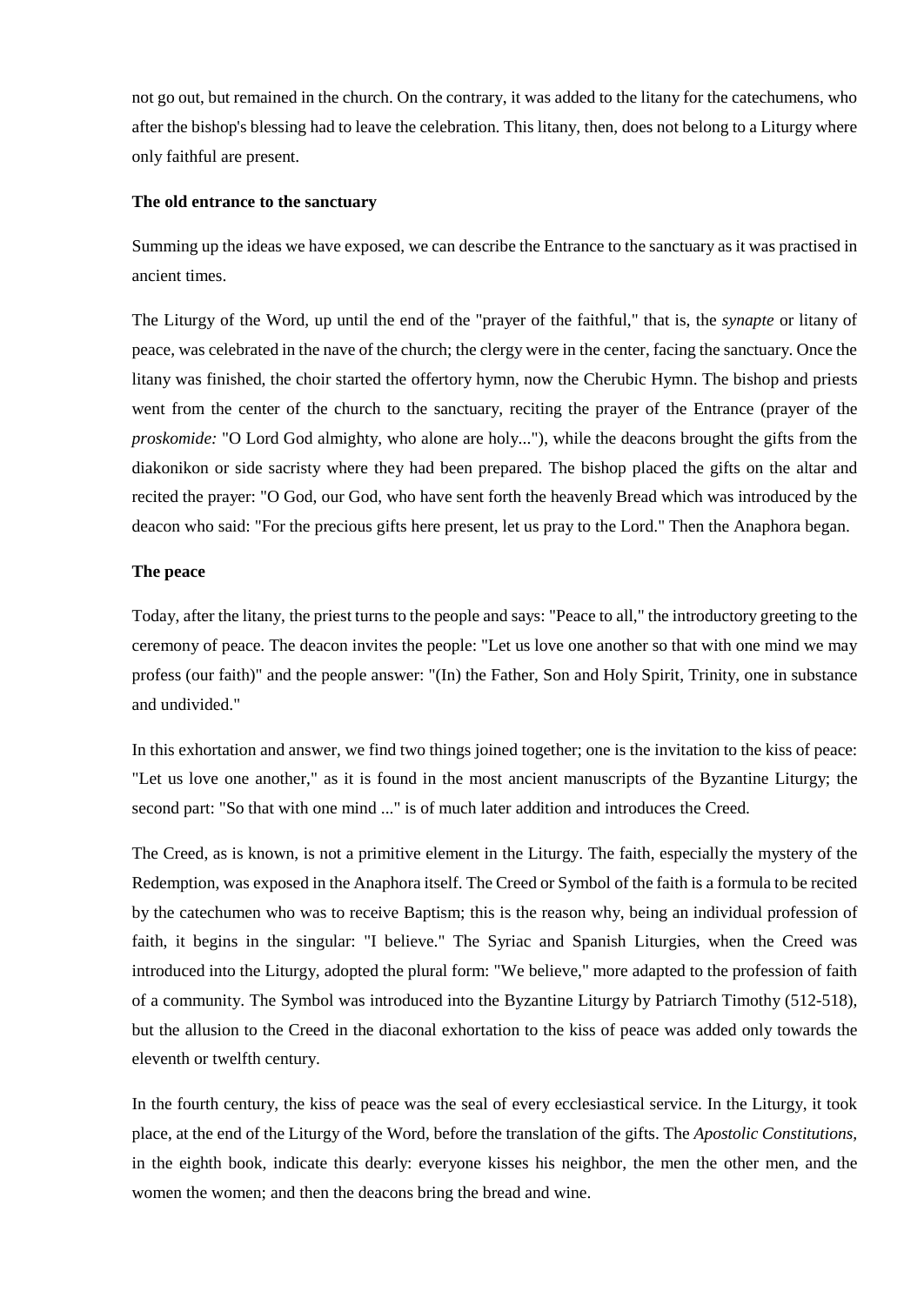#### **Two interpretations of the peace**

In spite of its pertaining to the end of the Liturgy of the Word, Chrysostom saw in the kiss of peace a preparation for the Eucharistic Sacrifice. He makes allusion to the passage of St. Matthew (5, 23-24): "So if you are offering your gift at the altar, and there remember that your brother has something against you, leave your gift there before the altar and go; first be reconciled with your brother, and then come and offer your gift." Thus this secondary sense became the direct preparation for the offering of the *Anaphora.*

Actually, the idea of "peace" in the Liturgy can be conceived in two ways. The first way, that of Chrysostom, considers the peace as a preliminary condition to the acceptation of our offering by God. The peace does not descend from the altar to the faithful, through the priest and the deacons, but is given among each category of those who attend the Liturgy: the priests with the priests, the deacons with the deacons, the faithful with the faithful. This peace has the sense of a reconciliation with each one's neighbor. Such is the predominant idea of peace in the Byzantine Liturgy; this separated reconciliation among the different categories explains also why the peace among the faithful disappeared, for there was no distinct person in charge of initiating the ceremony.

The other concept of peace is present in the Roman Liturgy. Christ is our peace, He Who has reconciled heaven and earth and men with the heavenly Father. Hence the peace is given after the gifts have been consecrated, as a fruit of the expiation performed by Christ. So the celebrant takes the peace from the altar, transmits it to the deacon, and so forth down to the faithful.

## **The invitation to the Creed**

Today, the invitation to the Creed is made with a strange phrase: "The doors, the doors 1 In wisdom let us be attentive I" Many think it is because of the symbol of faith that is now about to be recited by the faithful, that the doors are to be barred to all non-Christians.

Actually, the phrase has two parts of different origin. The first: "The doors, the doors!" was said before the transfer of the gifts, after the sub-deacons had gone through the church checking to see that all those previously dismissed had actually left. The doors were closed, so that no one could enter. The fact that this admonition is pronounced after the peace is understandable if we consider that the peace was the final act of the Liturgy of the Word, and the closing of die doors the first of the Eucharistic Liturgy. Both the admonition and the peace were transferred together.

The second part of the phrase: "In wisdom, let us be attentive!" appears in older times simply as "Let us be attentive!." What is the meaning or rather the liturgical purpose of the exclamation "Wisdom"?

In the Liturgy it occurs for the first time when the deacon, carrying the Gospel at the first entrance, says "Wisdom." Some may think this refers to die Wisdom of God contained in the Gospel, but in the tenth century we find it said also before the *ectenes;* it is also said today at the end of the morning and evening services, without any connection with the Gospel.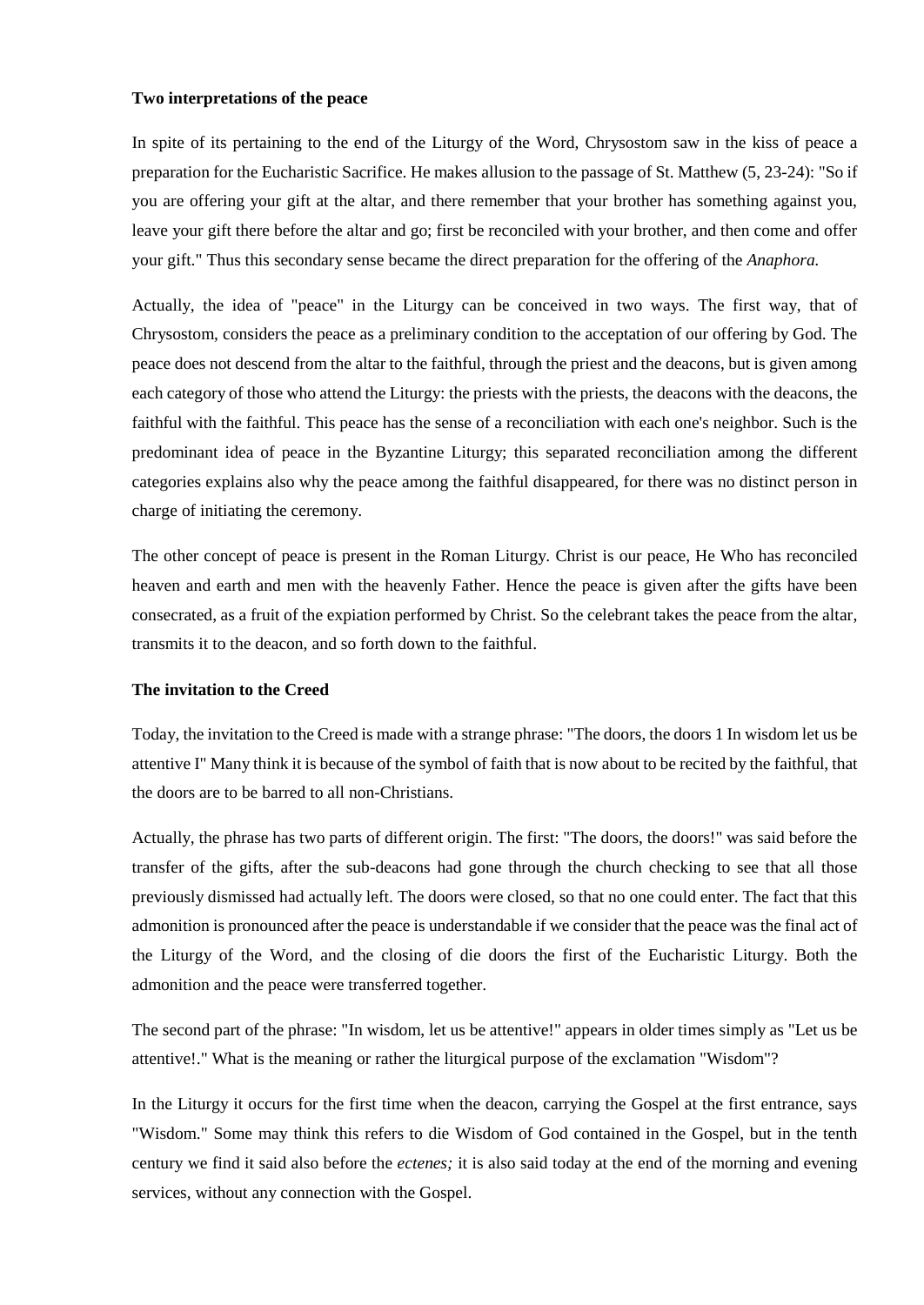Before the *prokeimenon* the deacon says successively: "Let us be attentive," "Wisdom," "Let us be attentive," "Wisdom," to introduce the "Peace to all," the *prokeimenon,* the title of the *"Apostle"* and the reading itself. It is clear that in this case the purpose is to keep alive the faithful's attention; it is, then, an equivalent of "Let us be attentive." The same must be said for its use on other occasions. At the first Entrance, the deacon calls for attention so that the people will rise at the entrance of the patriarch. "Wisdom" is a beautiful word, full of biblical reminiscences, and it is used to avoid the monotony of a too frequent repetition of "Let us be attentive."

We can conclude this second chapter with a word about the waving of the veil over the gifts during the recitation of the Creed. This ceremony seems usually to perplex an Occidental. In the Greek text of the Liturgy we find two rubrics for this action. The first one says: "The priest, lifting the veil, shakes it open over the holy Gifts." The second one, before the blessing, "The grace of our Lord Jesus Christ…," rules: "The priest, lifting the veil from the Gifts, places it aside." Thus according to the rubrics, there are two places where the veil should be lifted. Actually, since the Creed is not primitive in the Liturgy, both rubrics for the removal of the veil are one and the same. Immediately before beginning the Anaphora, while the deacon says the admonition, "Let us stand aright…," the priest lifts the veil from the Gifts. The Ukrainians keep this old custom and lift the veil after the Creed. The rubric of waving the veil is very recent and does not appear in some places until the nineteenth century.

## **Conclusion**

In this second section of the Liturgy, from the first Entrance to the Anaphora, we have seen some interesting liturgical developments.

One important highlight is the community as a whole listening to the Word of God in the first part of the Liturgy. The platform in the middle of the church, called *ambon* or *bema,* around which the people stood, helped to create a unity between clergy and the faithful. In this initial part of the Liturgy there is no remarkable difference between bishop, priest and laity. All need to hear the Word of God and be purified by it. The Liturgy seems to point out to us the important lesson that in its initial part, all, regardless of any dignity or ordination received, are equal as concerns their personal need for instruction in the Word of God, and for purification, before the awesome mystery of the Eucharistic Sacrifice begins. This is the reason why some old documents indicated that the bishop put on the liturgical vestments only at the offertory, when the clergy advance to the altar as chosen ministers after this purification has been attained.

The stage is now set for the solemn unfolding of the Anaphora or Canon of the Byzantine Liturgy.

## *Part III: Anaphora — Epiclesis*

The Byzantine Liturgy Anaphora is introduced, as in the Roman Rite (Canon) and the other Liturgies, with a dialogue between bishop or priest and people.

Before the dialogue starts, the deacon admonishes the people to stand properly: "Let us stand aright, let us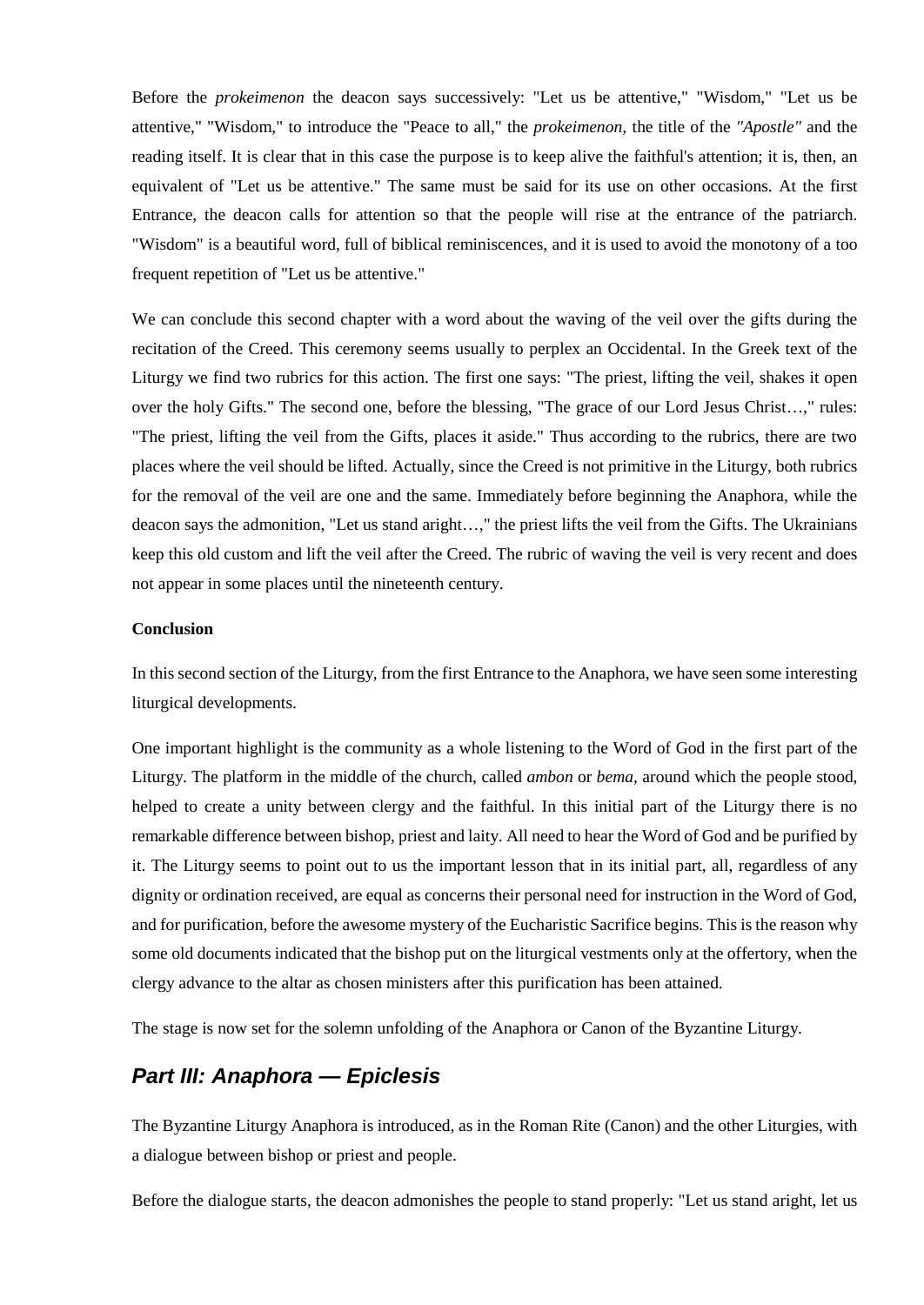stand in awe, let us be attentive to offer the holy oblation in peace." To this invitation, the people respond with a phrase that has caused some misunderstanding: "Mercy of peace, sacrifice of praise," translating literally llie Greek text, but what could this mean? We are helped by the Armenian Liturgy, where we find this translation: "Mercy, peace, sacrifice of praise." Those three terms are in apposition to the word "oblation" in the preceding phrase of the deacon; thus, the meaning of the people's response is: "(The holy oblation which is) mercy, (is) peace, (is) sacrifice of praise."

Then the celebrant gives a solemn blessing to the people present: "The grace of our Lord Jesus Christ, the love of God the Father and the communion of the Holy Spirit be with you all," taken from 2 Cor. 13, 13. We will explain later the meaning of these words, when discussing the fruits of Communion.

After the invitation to lift their hearts, the celebrant exhorts the people to give thanks to the Lord, and the people agree saying: "It is proper and just." After this brief response, still used in Greek churches, the following prayer, which begins with the same words, was said aloud. Only in later times, when the prayer became to be recited silently, a phrase was added to the original response, to stretch the singing throughout the recitation of the prayer. The phrase was: "… to worship the Father, the Son and the Holy Spirit, the Trinity, one in substance and undivided." By this addition, however, the sense of the response is changed, for the thought of worshipping the Holy Trinity replaces the original sense of giving thanks to the Lord.

Now we come to the actual Anaphora. The first prayer, before the *Sanctus,* is called in the Roman Rite the *Preface.* The liturgical meaning of this word is a solemn proclamation, something said aloud before an assembly.

The *Sanctus* does not appear in the very old anaphoras, so that the prayer was one; when the *Sanctus* was added, the single prayer was divided into two parts. The present prayer before the *Sanctus* praises and gives thanks to God for His marvels, for creation and redemption in general. After the *Sanctus,* the praise continues especially for the coming of Christ, and ends by narrating the institution of the Eucharist.

Immediately there follows the *Anamnesis,* or the specific commemoration of the mysteries more closely related to our redemption, and the *'Epiclesis,* or invocation to obtain the descent of the Holy Spirit, which closed the ancient type of anaphora.

Thus, the Anaphora, which is really one single prayer, has two parts: the prayer of praise and thanksgiving for the marvels of God on our behalf, divided into two sections by the *Sanctus,* and the *Anamnesis-Epiclesis*  which must be considered together. The commemorations of the dead and the living which now follow the *Epiclesis* were added later.

## **The Anaphora of Hippolytus**

As an example to show the basic structure of the old Anaphora, I would like to quote that of the Liturgy of Hippolytus, dating from the third century. After the familiar introductory dialogue the bishop recited the whole Anaphora aloud, as a single prayer, without interruption. We put in the titles corresponding to the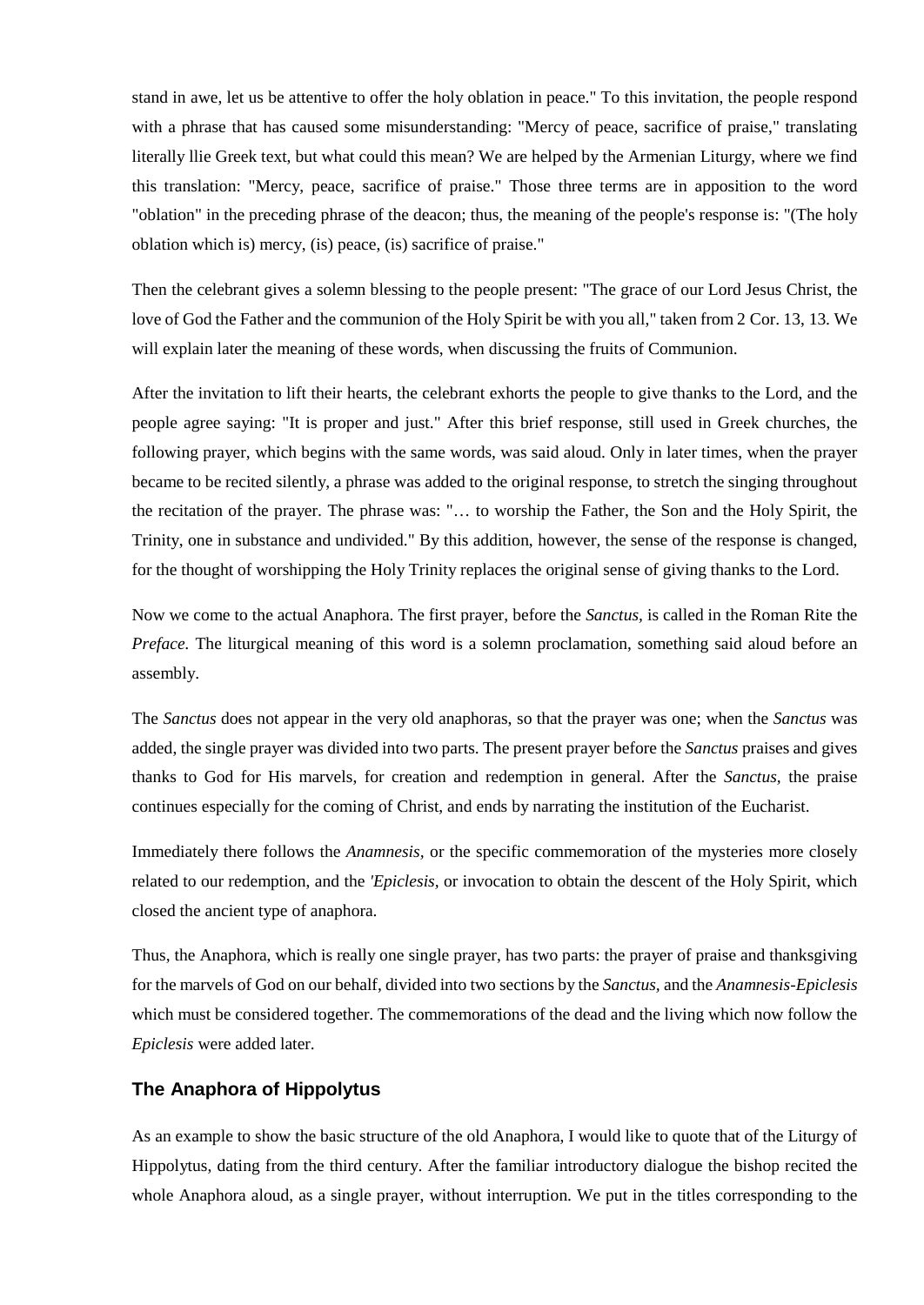division adopted above:

"We render thanks unto you, O God, through your beloved child Jesus Christ, whom in the last times you did send to us to be a Savior and a redeemer and the Messenger of your counsel.

"He is your Word, inseparable from you, through whom you made all things and in whom You were well pleased.

"Him You did send from heaven into the Virgin's womb, and He was conceived within her and was made flesh, demonstrating to be Your Son by being born of the Holy Spirit and a Virgin.

"He fulfilled Your will and prepared for You a holy people, stretched forth His hands to suffer, that He might release from suffering them who have believed in You.

"He, when He was betrayed to voluntary suffering, that He might abolish death and rend the bonds of the devil and trample down Hell and enlighten the righteous and restore order by His resurrection, taking bread and giving thanks to You, said:

"Take, eat, this is My Body, which is broken for you for the remission of sins.

"Likewise, also, the cup, saying:

"This is My Blood, which is shed for you.

"When you do this, you do it in My commemoration.

#### *(Anamnesis)*

"Doing, therefore, the commemoration of His death and resurrection, we offer to You the Bread and the Cup, giving thanks to You because You have bidden us to stand before You and minister as priests to You,

#### *(Epiclesis)*

"and we pray You that You would send Your Holy Spirit upon the oblation of Your Holy Church, and grant to all who partake to be united, that they may be filled with the Holy Spirit for the confirmation of their faith in truth, that we may praise and glorify You, through Your beloved Child, Jesus Christ, through whom glory and honor be unto You, with the Holy Spirit in Your Holy Church, now and forever and world without end. Amen."

We see that the *Sanctus* does not exist yet and that the *Anamnesis-Epiclesis* is built like a single element.

## **Chrysostom's Anaphora**

In Chrysostom's Anaphora, the first part starts by considering the whole of salvation: creation, sin, redemption and future eternal life in the Kingdom of God. Like the entire anaphora, it is addressed to God the Father. We also offer our thanks for all the benefits He has bestowed upon us and for the present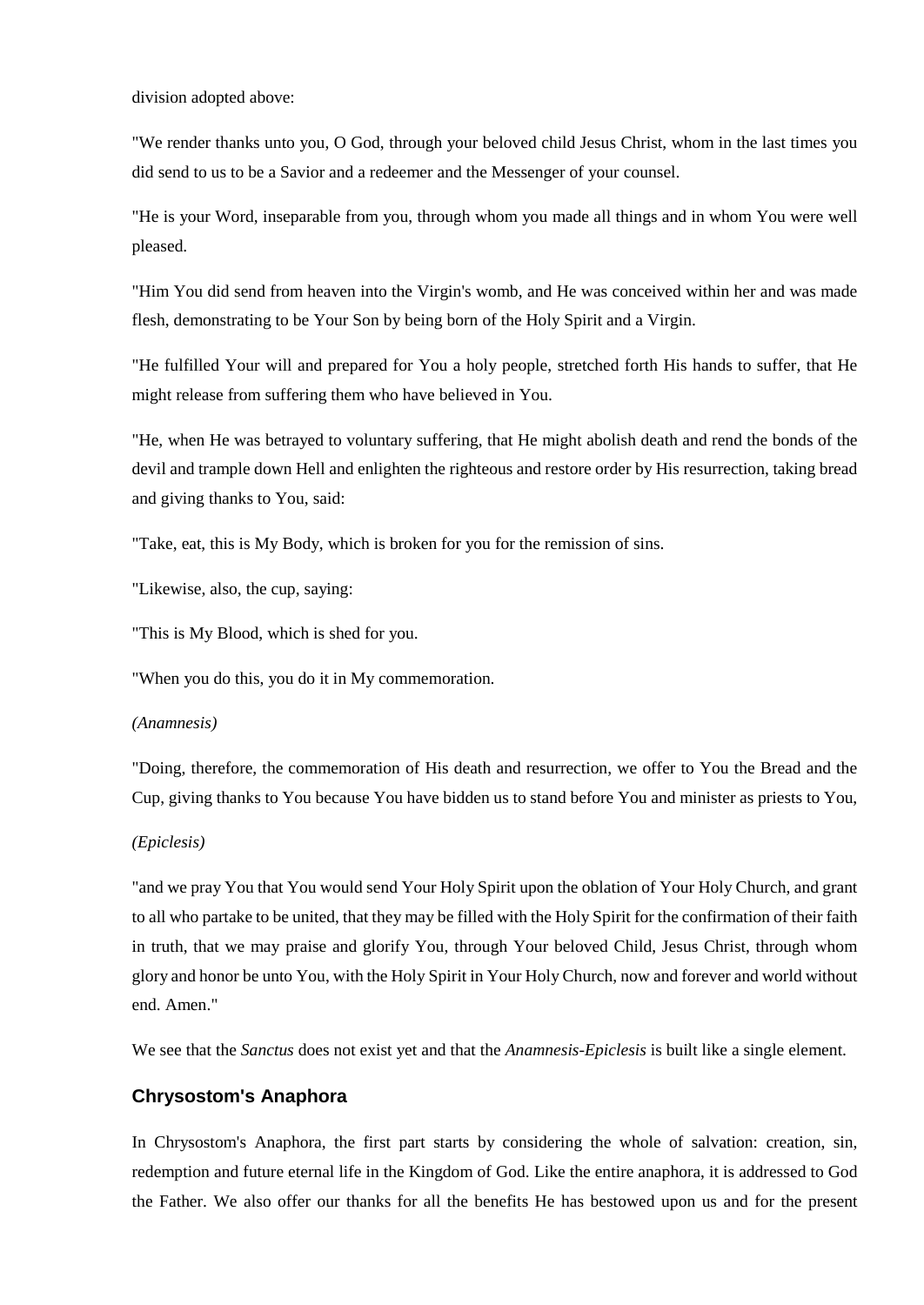Liturgy, that God deigns to accept from our hands, although He has in heaven the great Liturgy of all the angels, who acclaim Him singing the triumphal hymn: "Holy, holy, holy…"

In the Roman Rite, the "Holy, holy..." is attributed to the angels and men together; in the Byzantine Liturgy it is described as the angels' hymn; only after the *Sanctus* the Church joins her voice to the heavenly choirs. The prayer continues by considering God's love for mankind, that made him send his Son in order to accomplish the divine plan of salvation which started immediately after Original Sin. An indirect allusion to the Lord's Passion introduces the narration of the Last Supper and the institution of the Eucharist.

## **The command**

It is scarcely understandable how the command, "Do this in commemoration of me," is not mentioned after the words about the Chalice. This is the only Anaphora, among both Orientals and Occidentals, in which such words are missing. We find it naturally in the Liturgy of St. Basil.

On the other hand, the command is required by the text of the following Anamnesis.- "Commemorating, therefore, this command of the Savior … and all that was done in our behalf … we offer to You … and we implore and pray and entreat You: send down Your Holy Spirit … ."

This command, in the singular, cannot be the double one: "Take, eat," "take, drink." Besides, if the command referred to these words, its fulfillment would consist in taking the bread and wine and receiving them. So, if the fulfillment of the command, according to the *Anamnesis-Epiclesis,* consists in commemorating, in doing the offering and in asking for the conversion of the gifts into the Body and Blood of Christ, the command itself must refer to the words, "Do this in commemoration of me."

In this command, our Savior tells us to *commemorate* and to *do.* Therefore, in the *Anamnesis-Epiclesis* we find both elements: commemoration and action. The commemoration is clear; the action consists in the offering and the epicletic asking for the Spirit to transform the gifts.

## **The anamnesis**

We notice that in the *Anamnesis* not only the mysteries of the Passion and Resurrection are commemorated, but also the Ascension, the sitting at the right of the Father and the final coming of the Lord. Thus, the whole mystery of our redemption is included, up to the resurrection of our bodies; only then will the redemption be complete, for "we ourselves … groan inwardly as we wait for adoption as sons, the redemption of our bodies" (Rom. 8, 23); this redemption is our resurrection, the necessary consequence of Christ's resurrection, because "if there is no resurrection of the dead, then Christ has not been raised; … but in fact Christ has been raised from the dead ... as in Adam all die, so also in Christ shall all be made alive" (1 Cor. 15, 13, 20, 22); but it is the Eucharist that gives us that eternal life: "He who eats my flesh and drinks my blood has eternal life, and I will raise him up at the last day" (Jo. 6, 54).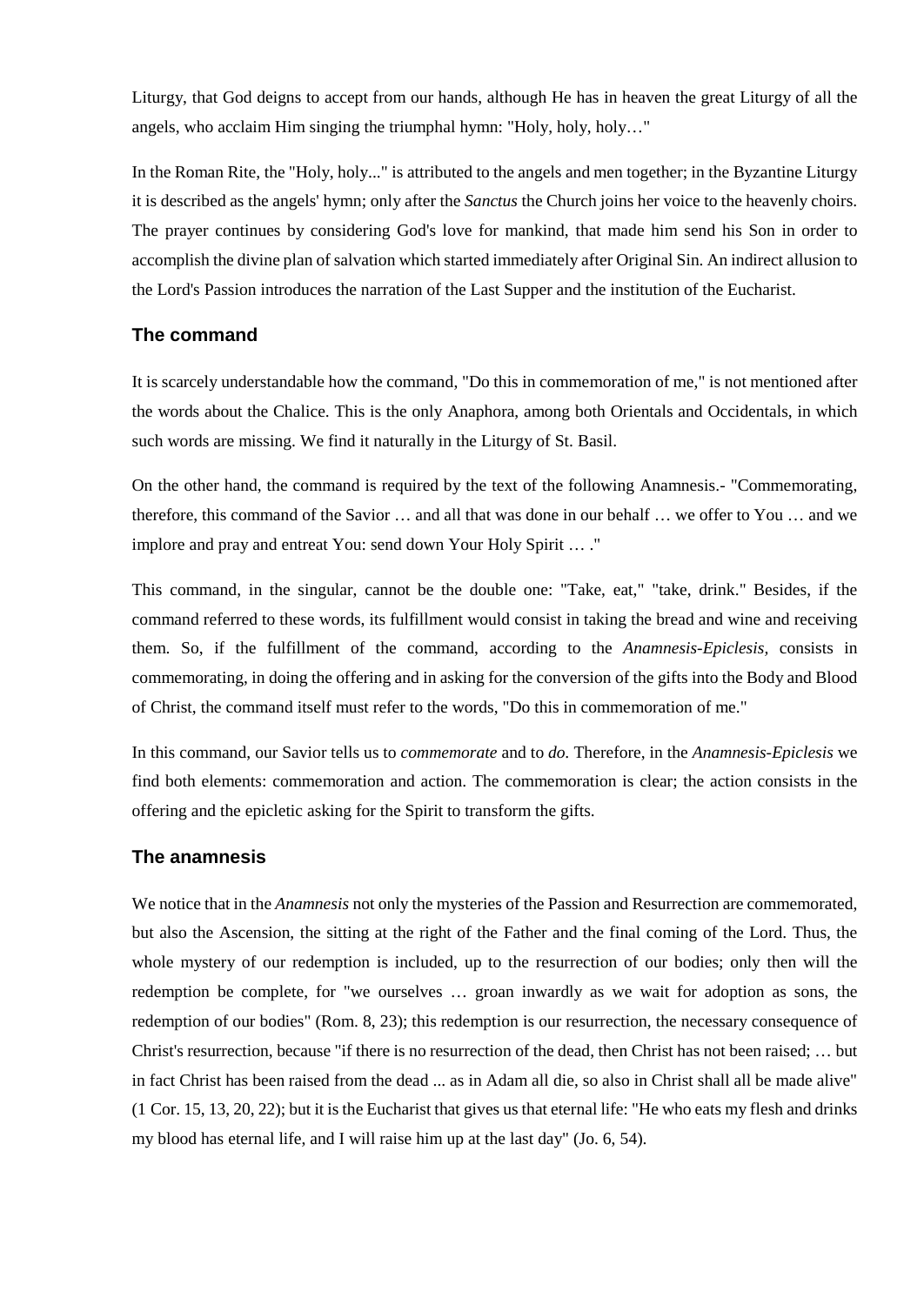## **The epiclesis**

Earlier in the Liturgy, we have already seen some allusions to the *Epiclesis* in the prayer before the Creed (prayer of the proskomide or preparation of the Gifts): "… that the good Spirit of Your grace may rest upon us, upon these gifts here present and upon all your people."

In this prayer, the descent of the Holy Spirit is spoken of as a future event; in the *Epiclesis,* the explicit petition is made to the heavenly Father: "… send down your Holy Spirit upon us and upon these gifts lying before us, and make this bread the precious Body of Your Christ, and that which is in this chalice, the precious Blood of Your Christ, changing them by your Holy Spirit."

Western theology holds that the consecration occurs when the words of Institution are pronounced in the Mass. No doubt it so happens in the Roman Liturgy, but is it necessary that consecration takes place always through such words?

## **The consecration of the Last Supper**

We must first of all consider whether Our Lord consecrated with the present words of Institution. If He consecrated with these words, 'Take, eat, this is my Body," and He wanted us to do the same, there would be no possibility of change.

In the Synoptic Gospel texts (Matt. 26, 26-29; Mark 14, 22-25; Luke 22, 19-20) along with Paul's account in I Cor. 11, 23-26, we find three verbs repeated: Christ *pronounced the blessing* (or *gave thanks), broke, gave.* Around these three actions of Christ in the Last Supper the Eu-charistic part of all the Liturgies is built.

The *blessing* action was by means of a pronounced prayer of blessing and thanksgiving which, according to the Jewish usage, began: "Blessed are You, Lord our God, Eternal King." To this corresponds our Canon or Anaphora. The verb *broke* means the fraction of the bread; *gave* refers to Communion. So in every Liturgy we find the three actions: the Canon or Anaphora, then the Fraction, finally the Communion.

If the early Christians had understood that Our Lord had consecrated after the fraction, that is, after "He broke," every Christian Liturgy would have the Consecration after the Fraction, because the Eucharislic Liturgy was built to imitate the actions of Our Lord in the Last Supper. But there is no Christian Liturgy, neither Eastern nor Western, that has the Consecration after the Fraction. The primitive Church thought that the words, "Take, eat, this is my Body," pronounced after the breaking of the bread, when He gave it to the Apostles, were meant for the distribution of Communion.

Actually, these words are similar to any formula for distributing Communion, as, for instance, the Catholic priest says: "The Body of Christ." Christ Himself had naturally to say: "This is My Body."

This is confirmed by Mark's Gospel, speaking about the Chalice: "He took a cup, and when He had given thanks He gave it to them, and they all drank of it. And He said to them, 'This is My Blood of the covenant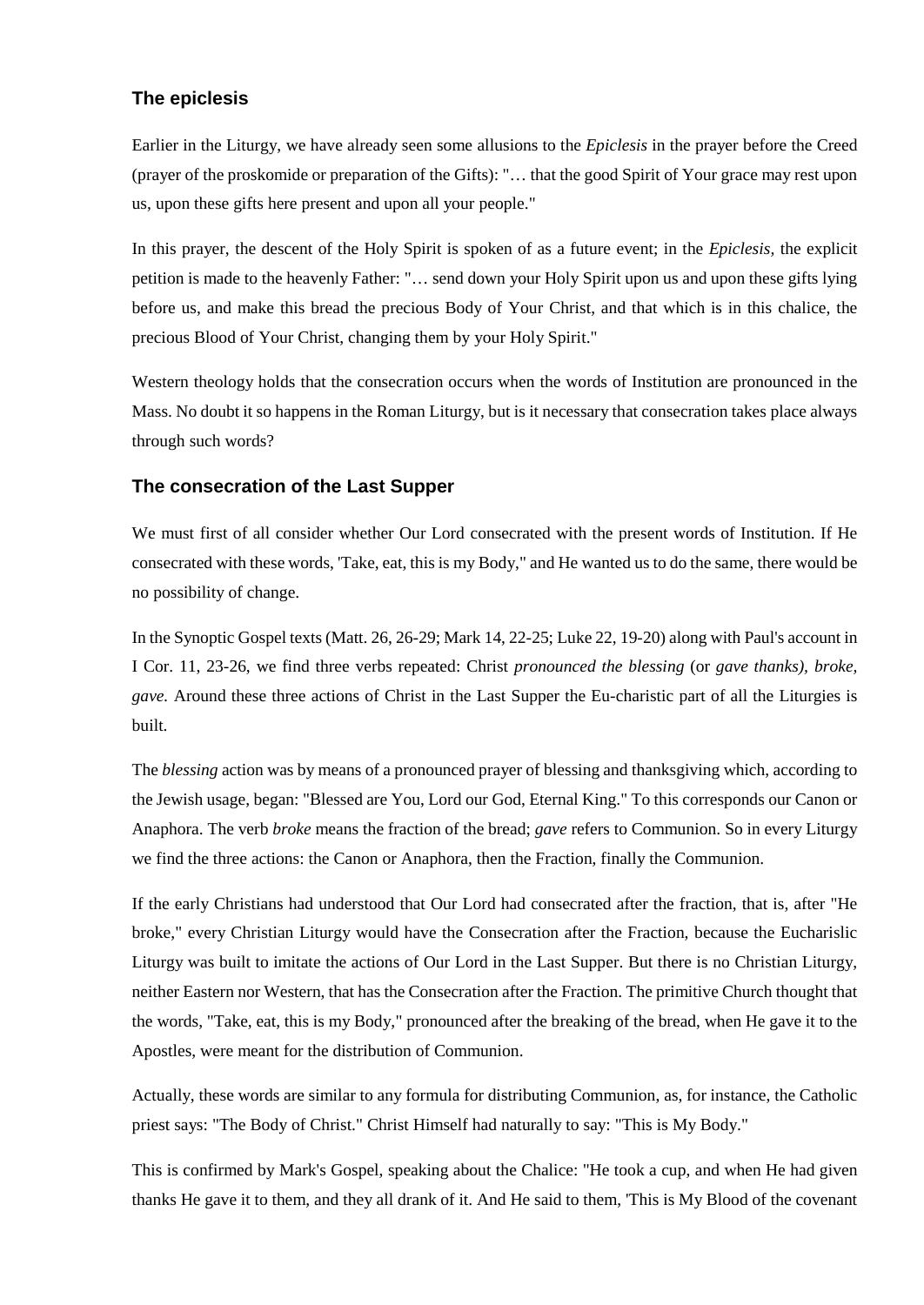which is poured out for many'." It is certainly impossible that Christ used these last words to consecrate, after the Apostles had already drunk of the chalice. And even if we admit that Mark's redaction of the scene could have rearranged the order of the events we must at least admit that the Evangelist, who redacted the passage, did not intend to convey to the readers that the words, "This is My Blood," were consecratory.

In the historical framework which designates the events of the Last Supper, the Byzantine Liturgy says: "On the night when He was to be betrayed, or rather, when He was to surrender Himself for the life of the world, He took bread into His holy and pure and immaculate hands, gave thanks and said the blessing, consecrated, broke and gave to His holy Disciples and Apostles, saying: Take, eat,…'" In the historical narration the consecratory action is placed before the Fraction. Thus the Liturgy explicitly asserts that the Consecration look place in the Last Supper before the Fraction. This word, *agiasas,* meaning *consecrated* or *sanctified,*  was adopted by the Liturgy of St. John Chrysostom from the Anaphora of St. Basil. We find it also in all the Syrian anaphoras.

The placing of the consecration before the fraction at the Last Supper is not exclusively an Eastern tradition, but is also found in the West. So, Gaudentius of Brescia (c. 400 A. D.) in his second homily on the book of Exodus (PL 20, 858-9) says: "For when He (Christ) offered the consecrated bread and wine to His disciples, He said thus: This is My Body, this is My Blood'."

Such belief is found even in the Middle Ages. Pope Innocent III (12-13th centuries), in his treatise, *De Sacro Altaris Mysterio (lib.* 4, ch. 6; PL 217, 859), fully agrees with those who in his epoch thought that Christ had consecrated before the fraction, because, as he says, "it is unthinkable that He would have given (the bread) before having consecrated." He, however, sustains the opinion that Christ with the words, "This is my Body," expressed the formula for the future consecrations.

Thus we can safely conclude that in the Last Supper, the words of 'Institution belonged to Communion, not to the Consecration.

## **The consecration in the liturgy**

Another question completely different is: "By what words is the Consecration effected today in the Liturgy?" If the words of Institution were not meant by Christ for Consecration, the early Church could determine which words were going to effect it. So the Occidental Church, for many centuries, has appointed the words of Institution as consecratory words, and there is no doubt that it is through them that the Latin priest consecrates.

But what about the Eastern Liturgies? The Catholic Church has never denied the validity of the Orthodox Liturgy, and we have recently seen, in the meeting of Pope Paul VI and Athcnagoras I, that the Pope presented the Greek Patriarch with a chalice for the Eucharistic Celebration. But Rome, while she recognizes the validity of the Greek Eucharist, knows that the Greeks consider the words of institution as a part of the historical narration and the *Epiclesis as* effecting the consecration; so, practically, Rome accepts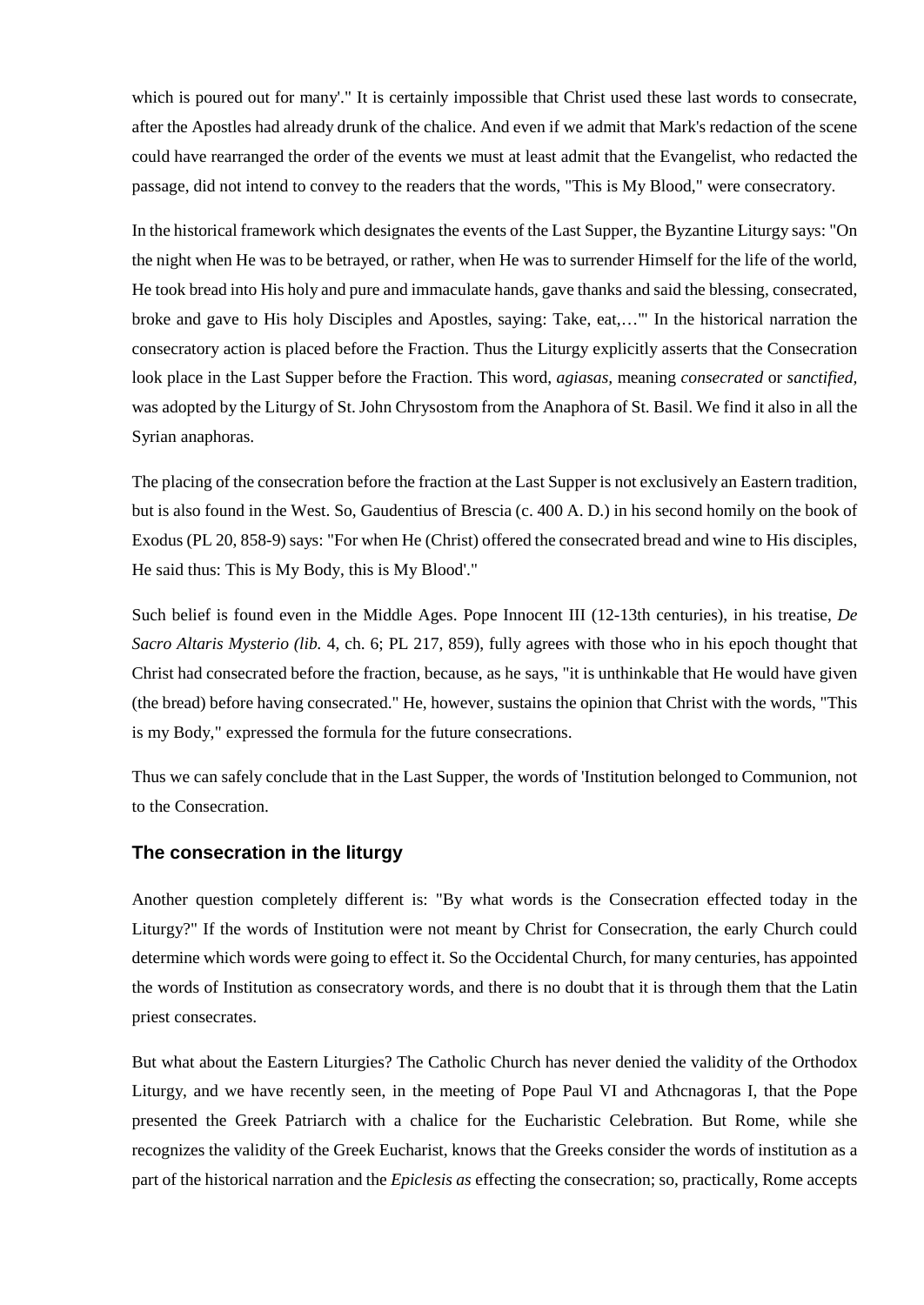the possibility of a consecratory *Epiclesis.*

On the other hand, no Western theologian can be naive enough to object that the Greeks validly consecrate because they actually do say the words of Institution. A human action such as consecration in the Liturgy depends not only on the words, but at the same time on the intention of the celebrant. If the Orthodox, according to an old tradition, want to consecrate with the *Epiclesis,* and the Roman Church acknowledges the validity of their Liturgy, Rome must be also approving of their way of consecration.

A part at least of the patristic tradition held the consecratory force of the *Epiclesis,* seeing at the same time in our Lord's words, at the Institution, the primary source of the consecrating power.

Among the many available texts, we can quote Chrysostom's treatise on the priesthood (VI, 4; PG 48, 681): "But when (the priest) calls for the Holy Spirit and performs that dread sacrifice, and keeps on touching the common Master of all, tell me, how shall we rank him?" And in the same treatise, comparing the priest with Elias the prophet, he says: "The priest stands, bringing down not fire, but the Holy Spirit" (III, 4).

Before Chrysostom, Cyril of Jerusalem says in his catechesis (23, 7; PG 32, 1116): "We call upon God the lover of mankind to send forth His Holy Spirit upon the gifts lying before Him: that He may make the bread the Body of Christ, and the wine the Blood of Christ; for whatsoever the Holy Spirit has touched is sanctified and changed."

In the same fourth century, St. Ambrose of Milan thought that the consecration happens through the words of Institution. So we see that the different Churches, being in union with each other, used different formulas for consecration; all those usages were considered as legitimate.

The difference of opinions continued in the following centuries. Hence, Pope Gelasius (492-96): "How will the heavenly Spirit when invoked come for the consecration of the divine mystery, if the priest who implores Him to be present be rejected as full of criminal deeds?" This passage shows the existence of an *epiclesis* in the Roman Mass at the time, and that it was considered as consecratory.

St. John of Damascus, who died about 760, following the doctrine of St. John Chrysostom says in his treatise on the Orthodox Faith (PG 94, 1145): "The bread of the *prothesis* (preparation) and the wine and water, are supernaturally changed into the Body and Blood of Christ, through the *Epiclesis* and the coming down of the Holy Spirit."

Still among the Western Fathers, St. Isidore of Seville, commenting on the Mozarabic Mass, wrote this way (PL 83, 752-53) about the prayer following the words of the Institution, in which the *Epiclesis* is contained: "The sixth prayer follows after this, the 'conformation' of the sacrament, that the oblation which is offered to God, having been hallowed by the Holy Spirit, may be 'conformed' to the Body and Blood of Christ." And farther on, he says *(ibid. 755)*: "These then are visible things, yet when hallowed by the Holy Spirit they pass into the Sacrament of the divine Body."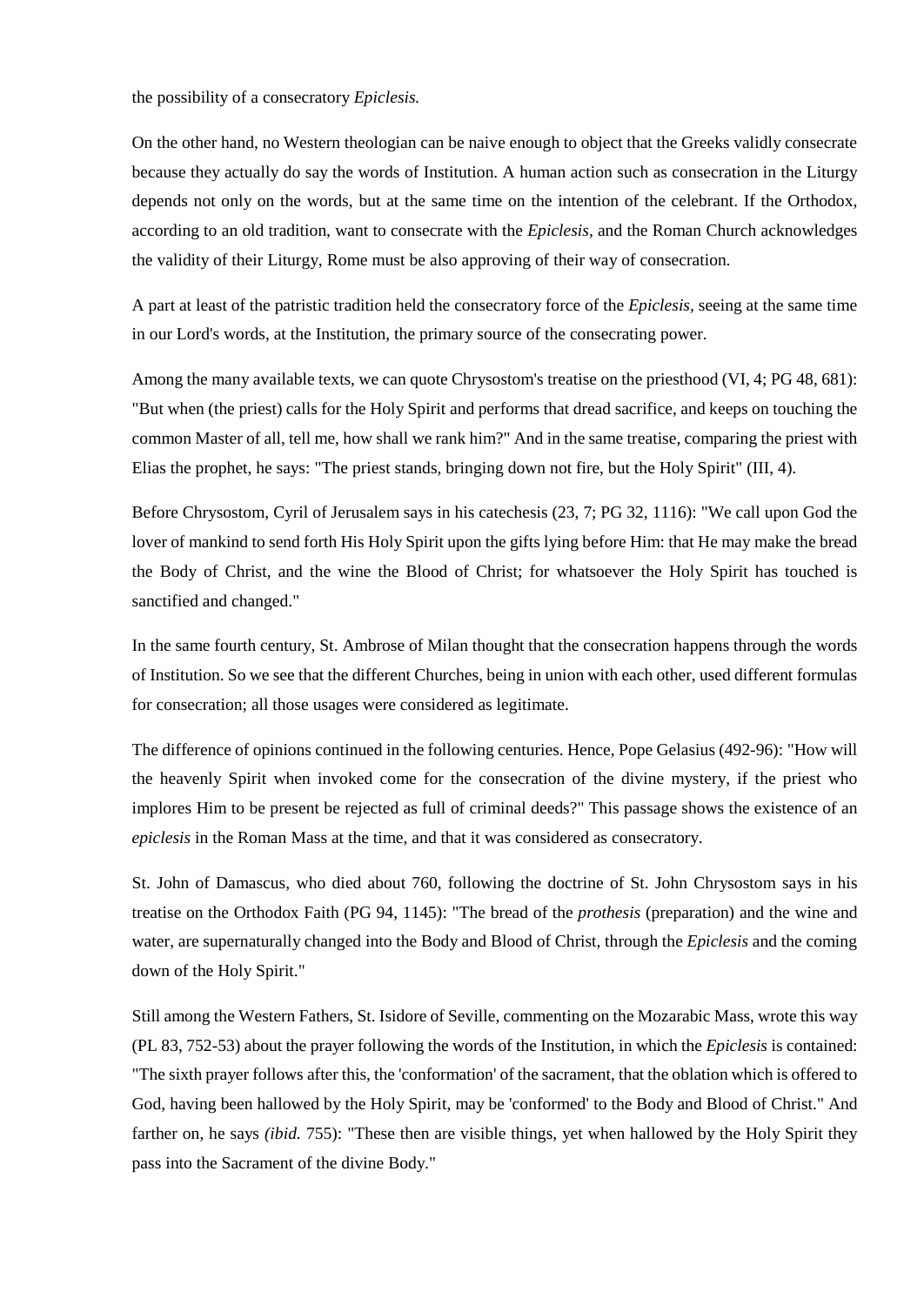This difference of opinion still holds between the Catholic and the Orthodox Churches, the Catholic asserting their consecration to take place at the words of the Institution, the Orthodox on their side, at the *Epiclesis.* Do these two positions exclude each other? The latest developments in the relations between the two Churches show rather, as we said before, an acceptance on this point of each other's position. So, by way of fact, it seems that a solution is given to the old controversy, each Church respecting the freedom and the authority of the other to determine the sacramental words.

This point reveals in itself a different nuance of religious psychology between the Eastern and the Western mind. In the Western sacramental formulas the person of the priest appears in the foreground: "I baptize you," "I confirm you," "I absolve you," "This is my Body;" in all of them there appears an identification of the priest with Christ. The Eastern priest never assumes such a place, and his presence, though necessary, is not expressed in the words: 'The servant of God is baptized," he says in Baptism; "The Gift of the Holy Spirit," in Confirmation; "May God forgive your sins," in Confession.

Similarly, in the Eucharist, according to the same spirituality, the priest, the qualified mediator between God and the people, asks God to send His Spirit and perform the change of the bread and wine into the Body and Blood of Christ; the priest knows that, in virtue of his ordination, his prayer will have infallible effect.

Thus in conclusion we see that the question of the *Epiclesis* and the exact moment of consecration is not a real, theological problem. The teaching Church has the power within certain limits to specify the words and gestures that constitute the form of a sacrament. She has done so on many occasions; the last one was the determination by Pope Pius XII that the only gesture necessary for valid priestly ordination was the imposition of hands by the ordaining bishop, even if in former times many thought that the transmission of the instruments to the *ordinandi* was necessary for validity.

## **The commemorations of dead and living**

Today, the Anaphora contains as an appendix two mementos, or a commemoration of the dead and the living.

In the first one, among the dead the first remembered are the saints. The memento is built as a prayer in their favor. But, we might ask, why do we pray for the saints that have already entered into heaven? How can our prayers help them?

Two old Greek commentators of the Liturgy have tried to solve the theological problem. Theodore of Andida (XI century) could not see a solution to the difficulty unless we suppose that the priest is here speaking in the name of Christ Himself and identifying this liturgical celebration with the sacrifice of the Cross. It is certain that all sanctity comes from Christ's sacrifice; He offered it to the eternal Father for all mankind, but some persons have partaken more fully of the fruits of Christ's redemption, so as to become favorites of God and models of the Christian life; such are the saints, and in the first place Mary, Christ's Mother. In this way, Christ could offer his sacrifice first of all for those who would be the most selected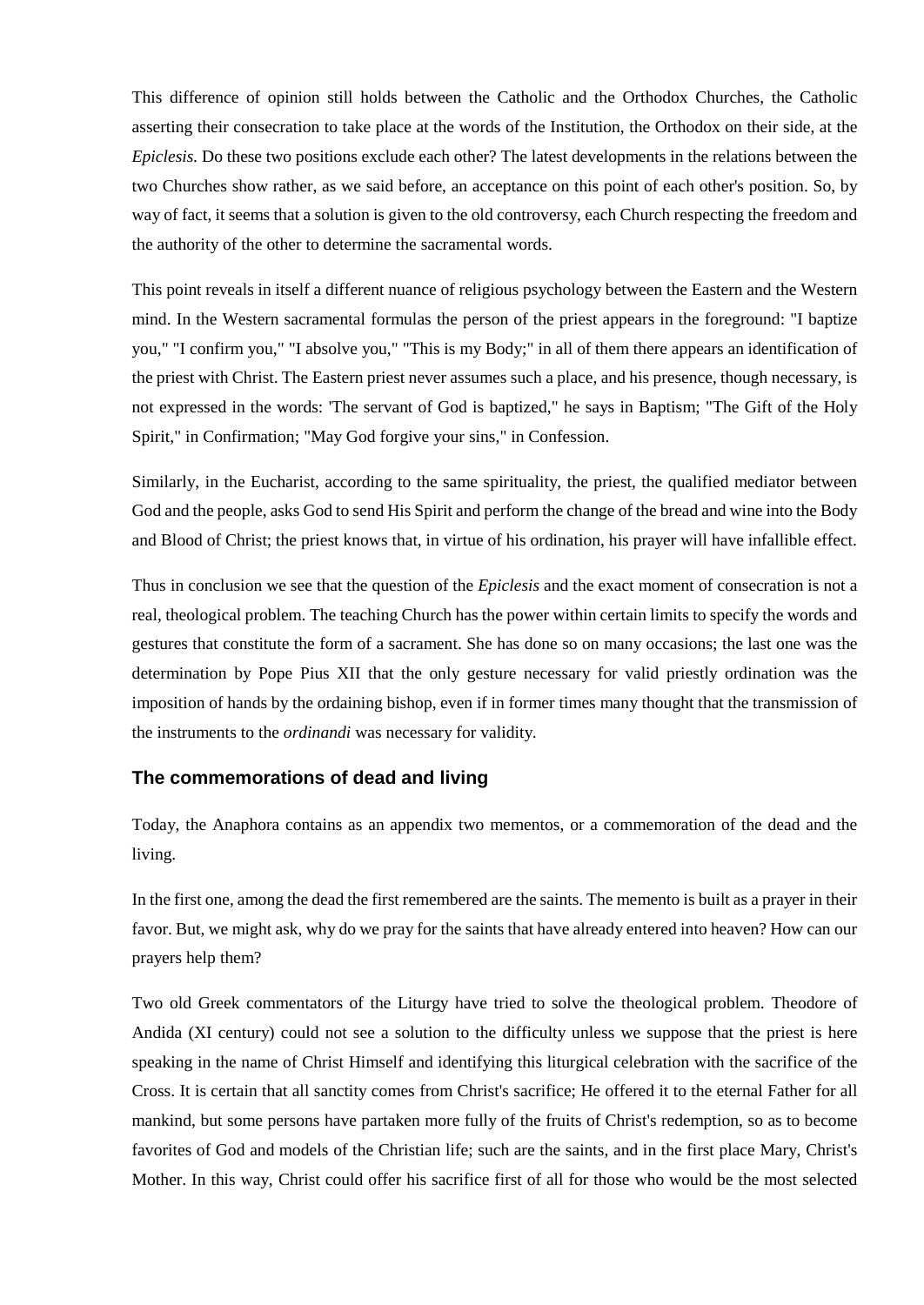fruits of His redemption.

In the fourteenth century, Nicholas Cabasilas offers this explanation. Eucharistic Sacrifice means a sacrifice of thanksgiving; one of its aims is to thank God. So we can offer this sacrifice for the saints, in the sense of giving thanks to God for the saints He has given us.

The commemoration of the saints is very ancient, and we think that the original theology contained in it was very different. In early times, the Holy Fathers thought that eternal life was not fully obtained until the resurrection of the dead. Even the souls of saints did not arrive in Heaven before the final resurrection, but remained in a place often called Paradise, where they enjoyed incomplete beatitude. The prayer in the Liturgy had probably the sense of asking God to give them the final resurrection and full happiness. This conception, however, is somehow obsolete in our day, as it was already in Theodore of Andida's or in Nicholas Cabasilas' time. So any of these authors' interpretations could be acceptable in our day.

Such evolution in eschatological ideas took place also in the Western" Church. There is for instance the antiphon, "May the Angels bring you to Paradise," used in Roman funerals, but this paradise is probably not Heaven, because later on in the same antiphon die text follows: "And may you have eternal rest with Lazarus, the poor man," who according to the Gospel, was in the bosom of Abraham, not in Heaven.

## **Structure of the commemorations**

Having exposed the theological problem, let us look at the structure of these commemorations. The first one, for die saints and dead, has three parts: the general enumeration of categories, without proper names; the explicit commemoration of some saints, beginning with Our Lady; and the variable commemoration of the dead.

In the first part, we find now ten categories of saints: forefathers, fadiers, patriarchs, prophets, apostles, preachers, evangelists, martyrs, confessors, ascetics. Actually, the category "forefathers" is an addition that does not appear in the old manuscripts; so the categories are nine, parallel to the nine hierarchies of angels.

After the second part, where the Blessed Virgin, St. John the Baptist, the Apostles and the saint of the day are commemorated, the deacon used to read aloud the names of the departed belonging to the community from die diptychs of the dead that form the variable part of the memento. During the commemoration, the priest first, and then the deacon takes the censer and incenses the sacred table. The inccnsation at this place is not done in honor of the Holy Sacrament, nor exclusively of Our Lady, but for all the dead. Incense represents the prayers of the saints, according to *Apocalypse* 8, and at the same lime has a propitiatory sense that is here applied for the departed souls.

The commemoration of the living has also three parts: enumeration of the different categories; explicit commemoration of the ecclesiastical authority; and one variable group of those who belong to the community and find themselves in some difficult trial, such as the sick.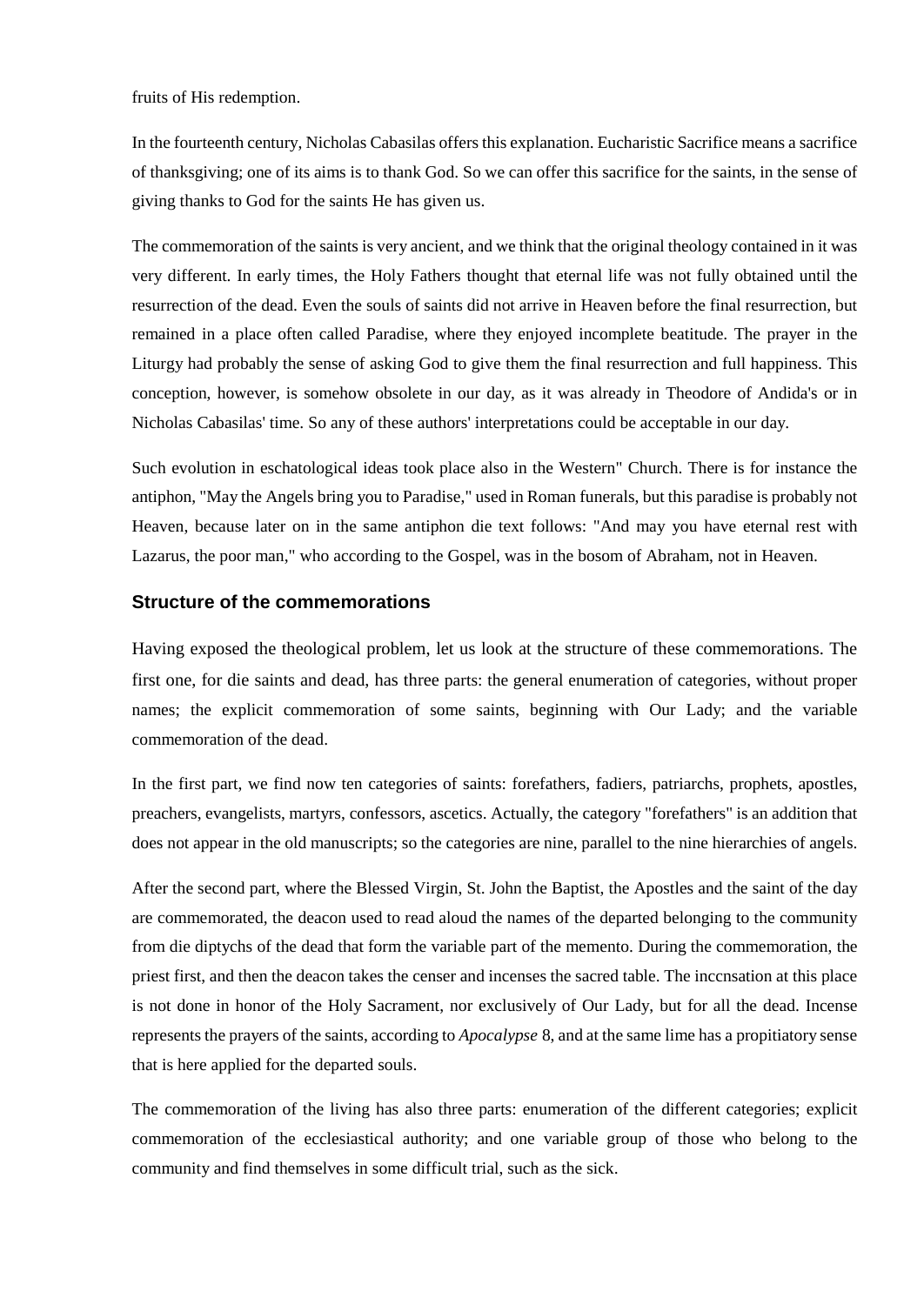The third part or variable commemoration of the living was made by die deacon out of the diptychs, and finished by die phrase, "And for all men and women," which was repeated by the choir.

We may now summarize the Anaphora in a few words. The first part, after die dialogue, is die Eucharistic prayer and contains praise, blessing to God, and thanksgiving for His benefits. This prayer is interrupted by the *Sanctus* and ends with die institution of the Eucharist.

Then comes the ecclesiastical action, which is bound to the preceding prayer carrying out the Savior's command, "Do this in commemoration of Me." In it, the Church makes memory of the mysteries of the Redemption, offers the gifts to God and asks Him to transform them by His Holy Spirit, BO that all who receive them may also receive the remission of sins and be united by die Holy Spirit into a unique body—the Mystical Body of Christ.

This was as far as the ancient Anaphora went. Afterwards the commemoration of the dead and the living were appended. The whole Anaphora is closed by the doxology: "And grant that we, with one voice and one heart, may glorify and praise your magnificent and sublime name, Father, Son and Holy Spirit, now and ever, and forever. Amen."

# *Part IV: Fruits of Holy Communion*

To understand the fruits of Holy Communion, as they are expressed in the Byzantine Liturgy, we must recall the text of the *Epiclesis* exposed in the preceding part. It is there that we find the fruits of Holy Communion outlined: "That to those who partake of them, they may be for the purification of the soul, for the remission of sins, for communion in Your Holy Spirit, for the fullness of the (heavenly) kingdom, for confidence in You, not for judgment or condemnation."

The first mentioned fruit of Holy Communion is the purification of the soul and the remission of sins. Here we must point out that our translation, *purification of the soul,* does not correspond to the present Greek text. The reason is that in Greek we have two words with the same pronunciation: *nepsis,* meaning sobriety or vigilance; and *nipsis*, meaning washing. The liturgical text has *nepsis,* but it must be an error because of the identical pronunciation. *Nepsis* is actually a specialized ascetical word, never found in reference to the soul, the principle of organic life, as it appears in this place: *nepsis psyches.* It refers always to the mind, the *nous.* So in this context the word should be *nipsis,* referring to a true washing or purification of the soul from every stain of sin, as the first fruit of the Eucharist.

In the prayer of preparation for Communion found before the *Our Father,* a similar petition is directed to God: "… grant us to partake of Your heavenly and awesome mysteries … with a pure conscience, for the remission of sins, for the pardon of transgressions, for communion in the Holy Spirit, for the inheritance of the Kingdom of heaven, for confidence in You, not for judgment or condemnation." Here we find all the chief fruits of the Eucharist repeated in practically the same words as found in the *Epiclesis.* Before all, we see the petition for remission of sins and pardon of transgressions that corresponds to that of the *Epiclesis,*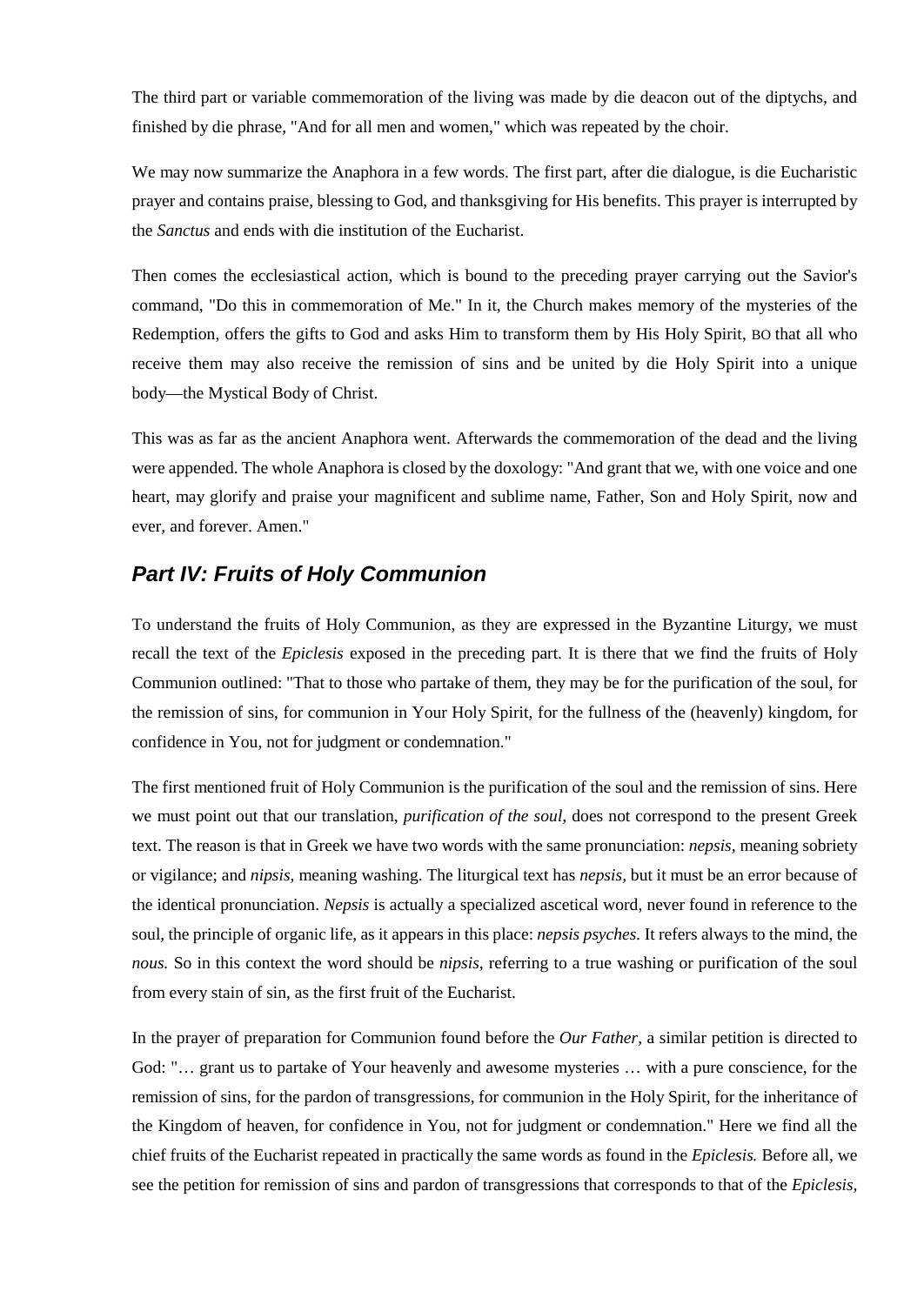confirming our proposal of the word *nipsis* (purification) instead of *nepsis* (sobriety).

Also the Roman Mass asks for the remission of sins as a fruit of the Eucharist: *Libera me per hoc sacrosanctum Corpus et Sanguinem tuum ab omnibus iniquitatibus meis …* ("Deliver me through this, Your most holy Body and Blood, from all my iniquities"). And after Communion with the chalice, the priest says: "... *praesta ut in me non remaneat scelerum macula, quern pura et sancta refecerunt sacramenta"* ("grant that no stain of sin may be left in me, now that I am renewed by this pure and holy sacrament").

The remission of sins and our purification are the first fruits of the Eucharist, are the first fruits of the Eucharist, as they were fruits of Christ's Blood shed on the Cross; and at the same time they remove any obstacle to the obtaining of the central fruit, "the Communion of Your Holy Spirit."

## **The "Communion of the Holy Spirit'**

This phrase comes from St. Paul's Second Epistle to the Corinthians (13,13): 'The grace of our Lord Jesus Christ and the love of God and the communion (or fellowship) of the Holy Spirit be with you all." We have already referred to this passage as the source of the solemn greeting that introduces the Anaphora.

It should be noted that the genitive case can have a subjective or an objective sense. The English words, *the love of God*, can mean either that love that God has for us (God being the subject) or the love that we have for God (God being the object). In Paul's phrase the genitive is subjective so that the Holy Spirit is the efficient cause of the communion; the sense would be well expressed by the paraphrase *the communion effected by the Holy Spirit.* If we want a concise translation, perhaps the best one would be *the communion in the Holy Spirit,* as we wrote above.

## **The sense of "communion"**

Both St. Paul and St. John use the Greek word *koinonia* in the sense of intimate union, which we translate by *communion.*

St. John, in his First Epistle (1, 3), says: "That which we have seen an heard we proclaim also to you, so that you may have fellowship (*koinonia*) with us; and our fellowship (*koinonia*) is with the Father and with His So Jesus Christ." So the Christians, by their union with the Apostles, will obtain union with God, Father and Son, through the action of the Hoi Spirit, as St. Paul explicitly says.

This union with God is achieved, according to St. Paul, by way of filial adoption: "When the time had fully come, God sent forth his Son born of woman, born under the law ... so that we might receive adoption as sons" (Gal. 4, 4-6). And it is the infusion of the Holy Spirit that makes us sons of God and brothers of Christ: "All who are led by the Spirit of God are sons of God … when we cry, 'Abba! Father,' it is the Spirit Himself bearing witness with our spirit that we are children of God, and if children, then heirs, heirs of God and fellow heirs with Christ" (Rom. 8, 14-17).

The Holy Spirit that makes us sons of God is sent to the Church by Christ, risen from the dead and glorified.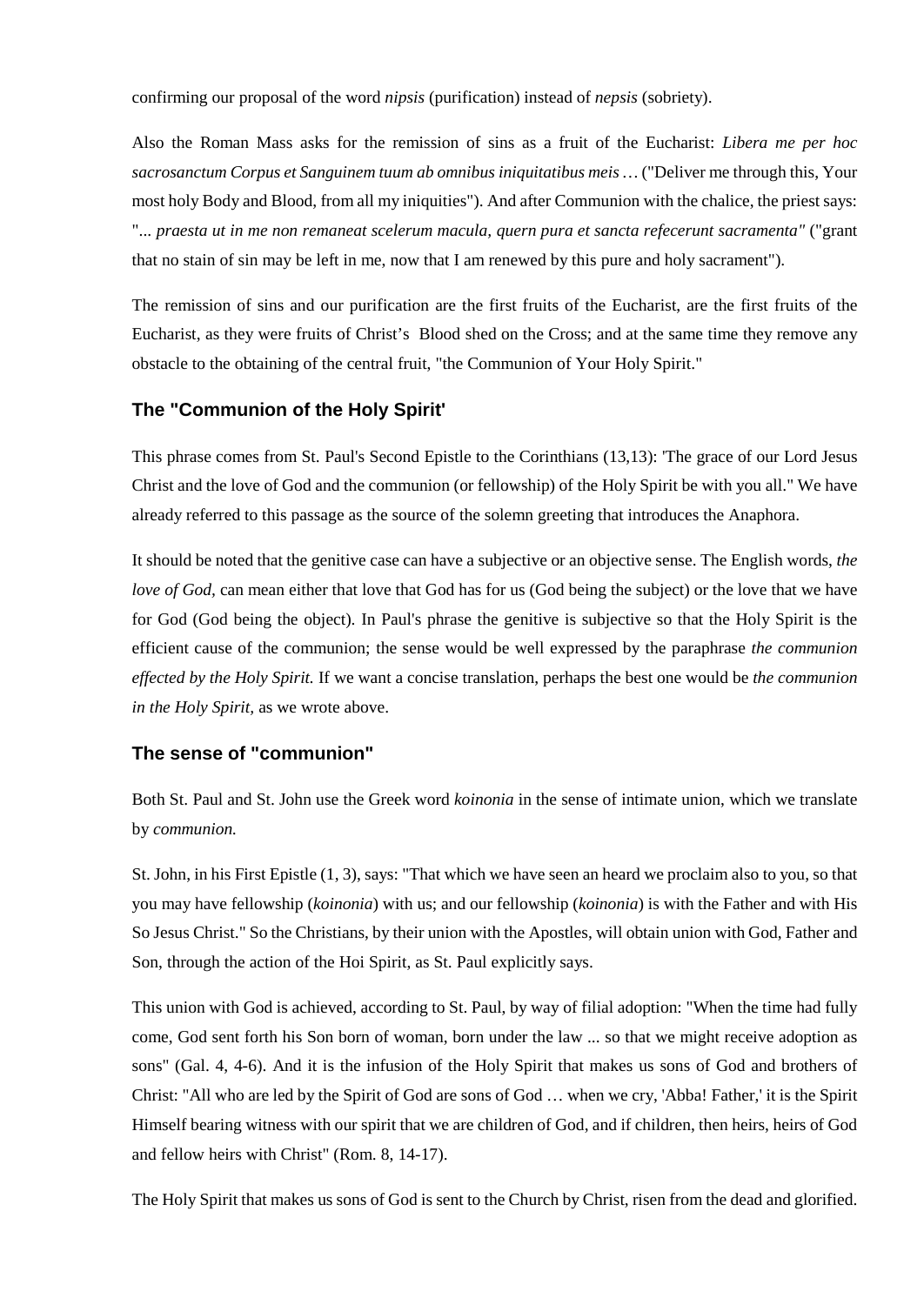He is the Giver of the Spirit, but it is the resurrected Christ we receive in the Eucharist, and the permanent gift He pours into us is precisely the Holy Spirit.

To signify that we receive the risen Christ, the Church, in all the Liturgies, instituted a special ceremony before Holy Communion, the commingling of the species of the bread, the Body of Christ, with the species of the wine, the Blood of Christ, symbol of life. As the separation of bread and wine served as a symbol of the Lord's death, so their mingling is a symbol of His resurrection. The Byzantine priest uses this formula when he puts the particle of consecrated bread into the chalice: "The fullness of the Holy Spirit"; for it is because of the fullness of the Spirit that dwells in Him, that Christ became a life-giving spirit (I Cor. 15, 45).

The Byzantine Liturgy added a new ceremony to the ordinary mingling, to stress the presence of the risen Christ in the Eucharist: we mean the mingling of hot water with the consecrated wine. The priest blesses the boiling water by saying: "Blessed is the warmth of your holy (Gifts)." The warmth can be either the symbol of life or that of the Holy Spirit, meant in St. John's Gospel by the living water; possibly both significations are intended: life given by the Holy Spirit.

Putting in order the different aspects we considered, we can say that in Holy Communion we receive the resurrected Christ, the Giver of the Spirit; He infused in us again His Holy Spirit who, making always deeper our divine adoption, unites us more and more intimately to God our Father, to Christ our Chief and Brother, and to all those who like us are sons of God; He accomplishes the unity of the faithful, who become a single body, the Church, the Kingdom of God in this world, whose bond is divine love, infused in our hearts by the Spirit.

The instrumental role of the priesthood in this descent of the Holy Spirit is put in evidence by the prayer of the offering: "… that the good Spirit of Your grace may rest upon us (the celebrants), upon these gifts here present and upon all Your people." There are not three independent descents, but one; the Holy Spirit descends into the Gifts through the bishops and priests, who by their ordination possess a special plenitude of the Spirit, and by partaking of the gifts, upon the people. So, the celebrants receive, we can say, two effusions of the Spirit: the first effusion, a ministerial one, for the consecration of the Gifts; the second, as all the faithful, for the "communion in the Spirit" with God and men. But even if in the first effusion, the Spirit does not descend for the sake of the individual priest, but for the whole Church, nobody, however, would deny that this passing through of the Spirit would produce fruits of sanctity in the priest.

The other fruits of the Eucharist enumerated in the Epiclesis are only adumbrations of the central fruit: "the union in the Holy Spirit," as also the "fullness of the Kingdom." In the present Greek text the words are: "the fullness of the heavenly Kingdom," but the word *heavenly* does not appear in the old manuscripts. In fact, if the prayer is asking for a fruit of the present Eucharist, fruit that should be obtained by receiving the Body and Blood of Christ, it is clear that this fruit cannot be the fullness of the heavenly Kingdom, which will take place only at the end of time. The petition about the heavenly Kingdom is found in the prayer before the *Our Father,* in a future form: "die inheritance of the heavenly Kingdom," whose token is the Eucharist. This being so, what is the meaning of the petition, "the fullness of the Kingdom?" The Kingdom here, which cannot be directly and in the first place the Kingdom of heaven, must be the Church itself, a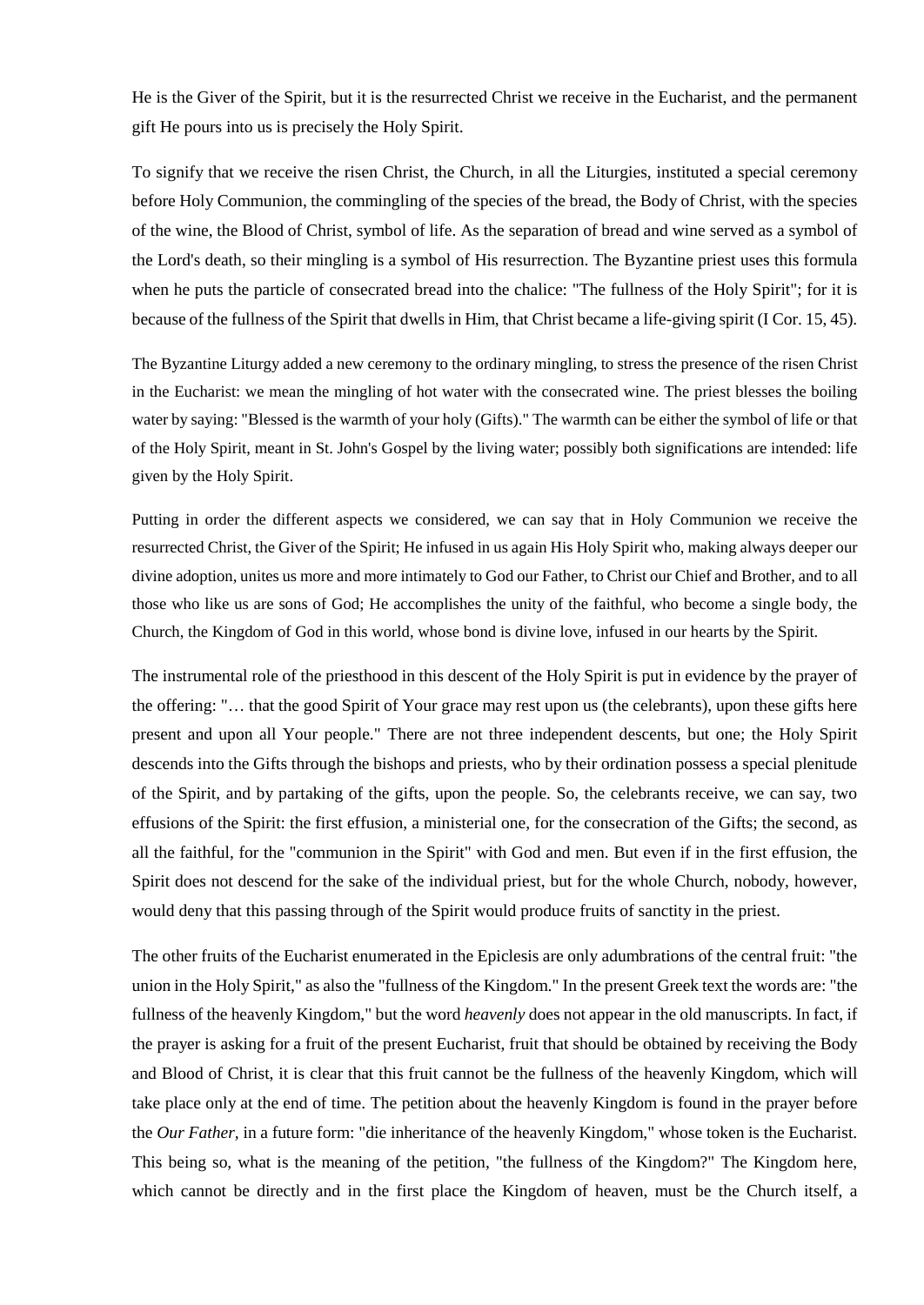manifestation of the Kingdom of God in this world. We ask, therefore, to be penetrated and deeply rooted in the life of the Church-Community, so that we may participate more fully in its life and activity. Our fraternal love, the union in the Holy Spirit, is first manifested in a fully participated life in the Christian community. This ecclesiastical fraternity and cooperation is the pledge of the future hope and right to the inheritance of the heavenly Kingdom.

The last mentioned fruit of the Eucharist is "for assurance in Your presence," according to the meaning of the Greek word *parrhesia.* The word means actually freedom from fear. It appears in the Acts of the Apostles, for instance, when Peter and John return to the little Christian community to narrate what the chief priests and elders had said during their trial; the community prays to God that the Apostles may "with all confidence" preach the Word of God (*meta parrhesias;* Acts 4, 29). This Christian attitude of assurance is the natural consequence of our filial adoption. The Holy Spirit teaches us to call God "Abba," Father; we live in His house, the Church, and we are heirs of his Kingdom. We know God so loved this world that He gave His only Son, so that we could through faith, escape perdition and obtain eternal life. Thus, without any fear, we trust completely in His paternal love for us.

The last petition of the series, "And not for judgment or condemnation," if subjected to logical analysis, seems to have its proper place no here, but in the prayer before the *Our Father,* where it is repeated Obviously, the actual descent of the Holy Spirit upon the Gifts cannot be a source of condemnation—such a disaster could have as its cause only our bad disposition, the obstacle or indignity we oppose to His action. But in the Epiclesis, there is no question about the subjective dispositions of the participants, only about the fruits of the spirit. On the contrary, the prayer before the *Our Father,* which is the prayer of preparation for Holy Communion, asks God to grant us a pure conscience in order to receive worthily the Holy Mysteries, so that they will produce in us the proper fruits, not judgment or condemnation. In this context, the petition is fully justified

## **The litany before the** *Our Father*

Is this litany original? It begins with an exhortation, "After commemorating all the saints, again and again in peace let us pray to the Lord," which links this litany with the preceding commemorations. The word *saints* is probably understood here in the archaic sense of all the Christians, alluding to both commemorations of the dead and of the living.

The two following exhortations are really one: "For the precious Gifts that have been offered and consecrated, let us pray to the Lord, that our God, the Lover of mankind … may send down upon us in return His divine grace and the Gift of the Holy Spirit.' Here we find an old manner of building litany petitions, composed of three parts: firstly, the intention ("For the precious Gifts …"); secondly, the exhortation ('"let us pray to the Lord"); and thirdly, the purpose ("that our God … the Gift of the Holy Spirit"). In the third part is mentioned again the Gift of the Holy Spirit, that is, the Holy Spirit, Gift of God, as the fruit of the Eucharist.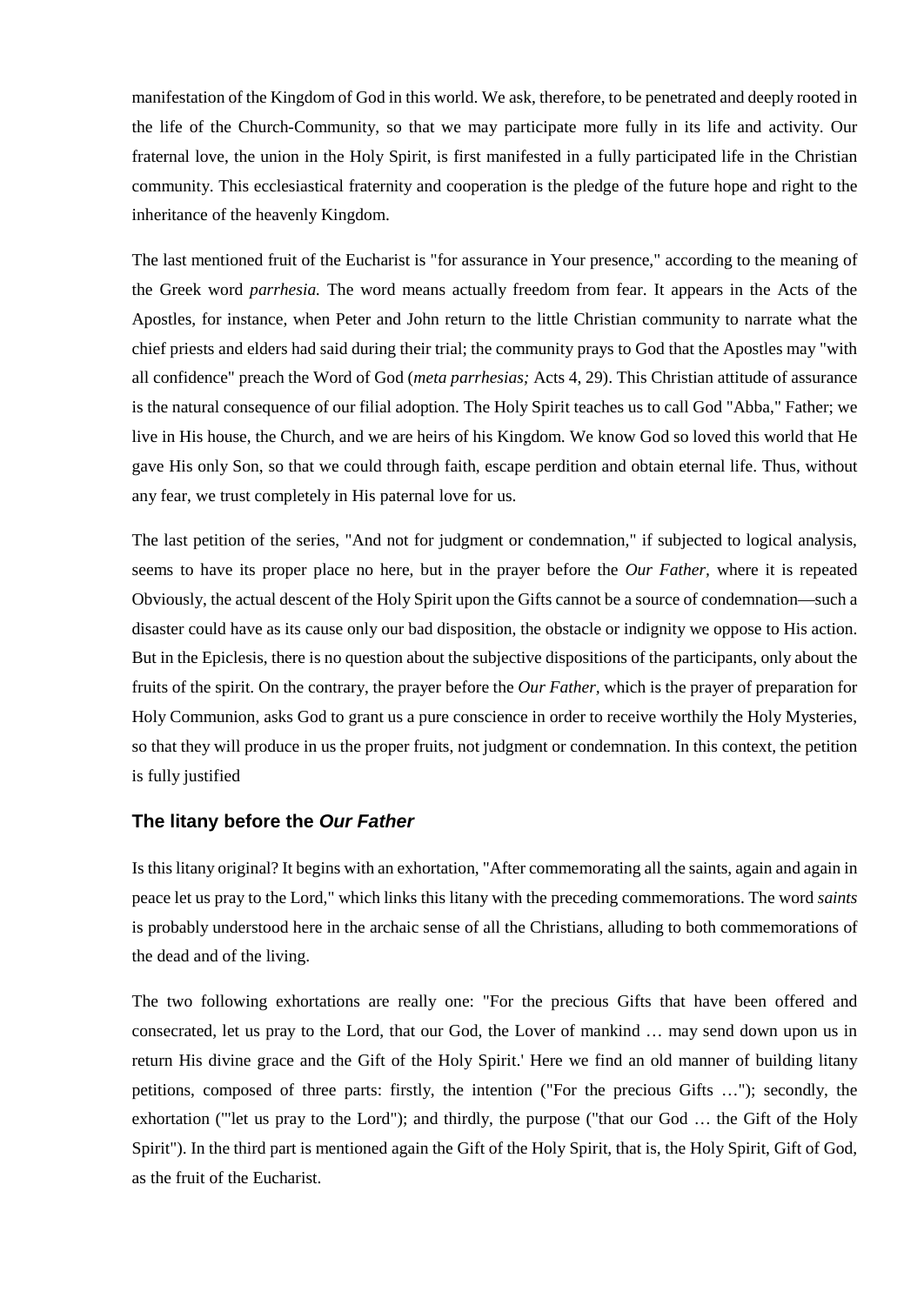All the other petitions of the litany are taken from the *synapte* or the attests (prayer-petition) and do not belong to this place. The only original exhortation is the last one, which ends the litany and introduces the prayers "Asking for unity in faith and communion in the Holy Spirit, let us com mend ourselves and one another and our whole life to Christ our God." This part of the Liturgy, preparatory to Holy Communion, insists more and more on the motive of unity: here we are exhorted to ask for a double unity—in faith and in charity—bonds that constitute and keep together the Church of God.

The prayer is purposely linked to this final exhortation. The exhortation ends: "let us commend ... and our whole lives...;" the prayer begins: "To you, O Lover of Mankind, we entrust our whole Me and hope..." It is the prayer of preparation for communion, already commented on, together with the Epiclesis. This prayer has no doxology, because it is continued by the introduction to the *Our Father* and the *Our Father* itself.

## **The** *Our Father*

It is interesting to compare the introduction to the *Our Father* as recited in the Byzantine Liturgy with that of the Roman Mass. In the latter, the priest says: "Taught by Our Savior's command, and formed by the Word of God, we dare to say… ." In the Byzantine Liturgy we have the same idea of daring, but flowing naturally from die preceding prayers for the fruits of the Eucharist: "And grant us O Lord, that we may with confidence, without condemnation, dare to call you, the God of Heaven, Father, and say…". We ask again for the assurance of sons of God, before the awesome fact that the God of Heaven allows us to call Him Father. The emphasis again as the preparation draws near to the actual reception of the Holy Eucharist is on filial assurance in the presence of God the Father and not servile fear of condemnation.

The *Our Father,* not only because Our Lord gave it to us as the perfect prayer, but because it summarizes so very succinctly the fruits of the Eucharist, forms the principal prayer of preparation for Holy Communion. I would like to point out two features of the *Our Father* that refer directly to its place in the Liturgy. The first is the Greek word *epiousion* that both in Matthew (6, 11) and Luke (11, 3) qualifies the bread. In English is translated by *daily,* under the influence of the Latin liturgical text of the *Our Father.* But the Vulgate itself, which translates it *quotidianum* ("daily") in Luke 11, 3, uses the strange word *supersubstantialem*  ("supernatural," "supersubstantial") in Matthew 6, 11. The latter translation could correspond to the meaning of the Greek word; actually, it seems that the word used by Our Lord in the Aramaic language had the meaning of "future," that is, the bread of the future Kingdom of God. As we live in the first phase of the eschatological times, we can perfectly apply the bread spoken of in the *Our Father* to the Eucharistic Bread. "Give us this day our future bread" cannot have other meaning than the Eucharist itself, which conceals the Life of the future Kingdom.

The second feature derives from the first: "and forgive us our trespasses, as we forgive those who trespass against us." The forgiveness of sins is presented as a fruit of the heavenly bread; and at the same time, it exacts from us a general forgiveness of all our enemies, of all the injuries inflicted on us. The Eucharist will not produce its fruit unless we forgive beforehand every offense. We think these two petitions of the *Our*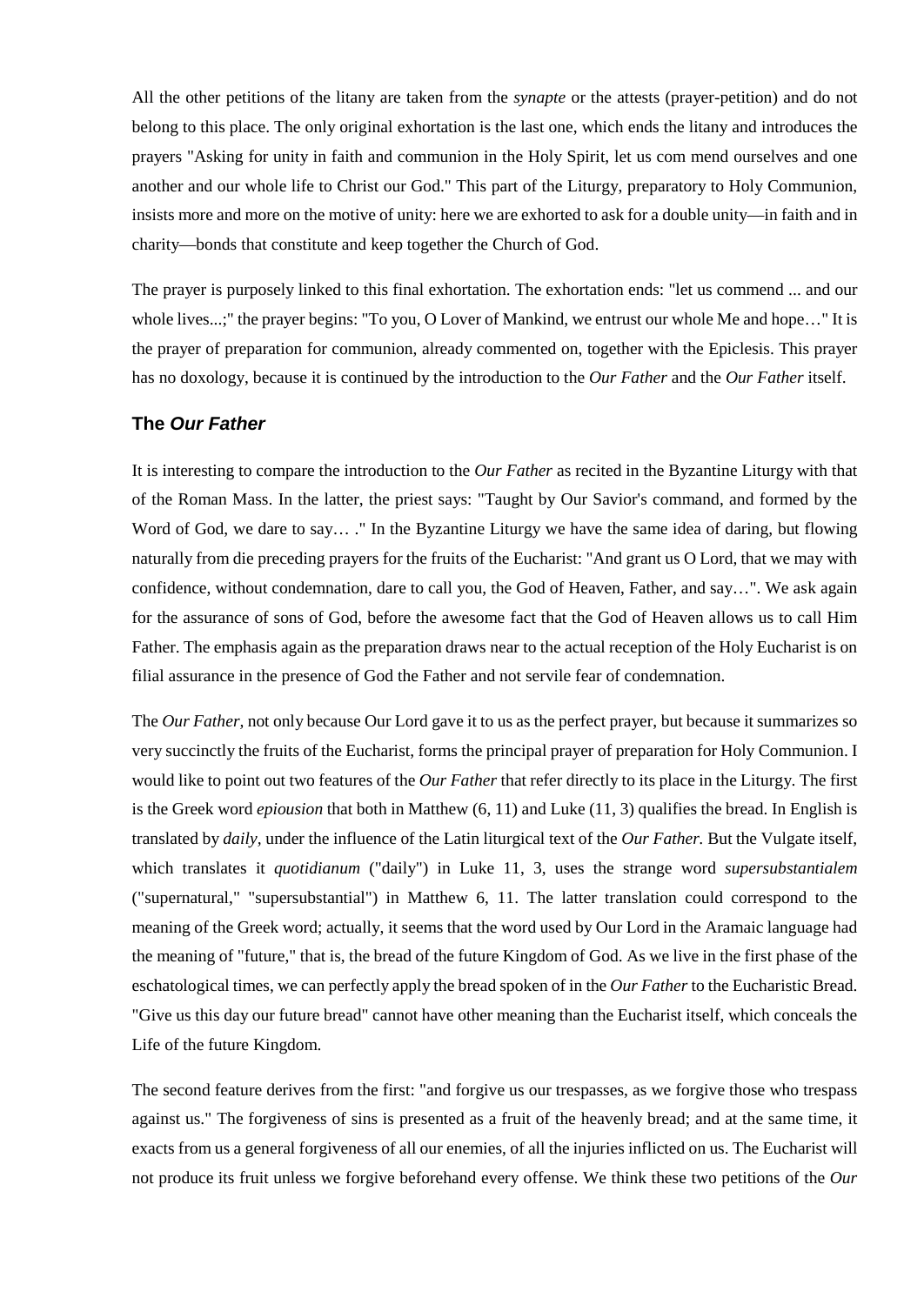*Father* have been the motive why it has been introduced in all the Liturgies and precisely as an element of the preparation for Holy Communion. It is a prayer that forces us to forgive others and to repent of our sins, in order to benefit from the fruits of the Eucharist we are going to receive. So the *Our Father is* the center of a penitential act before Holy Communion.

The doxology at the end of the *Our Father,* though it does not belong to the critical text of the Gospels, is found in the *Didache—*without the Trinitarian interpolation—since the first century. Our Lord Himself must have used some doxology at the end of the prayer, because it would be foreign to the Jewish mentality to end a prayer with the mention of the devil (the evil one) as in Matthew, or of die temptation, as in Luke. All the Oriental rites have the doxology at the end of the *Our Father.*

The greeting, "Peace to all," that follows precedes the blessing of the people. Chrysostom tells us that before every blessing of the bishop or priest there is the greeting, "Peace to all." Then the deacon exhorts the people: "Bow your heads to the Lord." As they bow their heads, the priest blesses them, reciting the prayer of blessing and, according to the ancient usage, stretching his hands over the people. Now, however, the priest bows with the people, facing the altar, and the prayer is said in silence, so that the sense of blessing has been lost.

The blessing at this place is meant as a preparation for Holy Communion. The text of the prayer, though, in the Liturgy of Chrysostom makes no reference to the Eucharist. Its petition, in an accurate translation of the Greek, reads: "Therefore, O Master, make straight for our good the present way according to the need of each: sail with those who sail, travel with those who travel, cure those who are sick, O Healer of souls and bodies." This prayer is no doubt an ancient prayer of blessing, not for this place, but for the end of an office. In the Liturgy of Saint Basil and in that of the Presanctified the prayer of blessing after the *Our Father*  makes allusion to the reception of Holy Communion.

The deacon invites the faithful to receive Holy Communion with the words: "Approach with fear of God and faith." The Greeks add: "and love." The original invitation was simple: "Approach with fear of God." But the Greek word *phobos,* used in this invitation, does not correspond to the English *fear;* it fundamentally means *filial reverence.* As in the psalms which begin with "Blessed is the man who fears the Lord," or in a similar way, this fear is the reverence of a son towards a loving father and includes the abhorrence of doing anything offensive to Him.

After Holy Communion there is an old troparion that in ancient times ended the singing of die Communion psalm. The best recension says: "May our lips be filled with praise, O Lord, to sing Your glory, for You have granted us to partake of Your holy mysteries; keep us in Your holiness, all the day long meditating Your justice." This meditation or consideration would be an aftermath of Holy Communion. However, it is difficult to put God's justice in relation with Holy Communion. The last phrase is inspired by Psalm 70, 24, and justice has the typical biblical sense that is so akin to mercy. In fact, God is called just because He defends the poor, the oppressed, and the afflicted. This biblical sense of justice has no connection with punishment or vengeance: this is called "God's anger" by Holy Scripture. So justice is the paternal